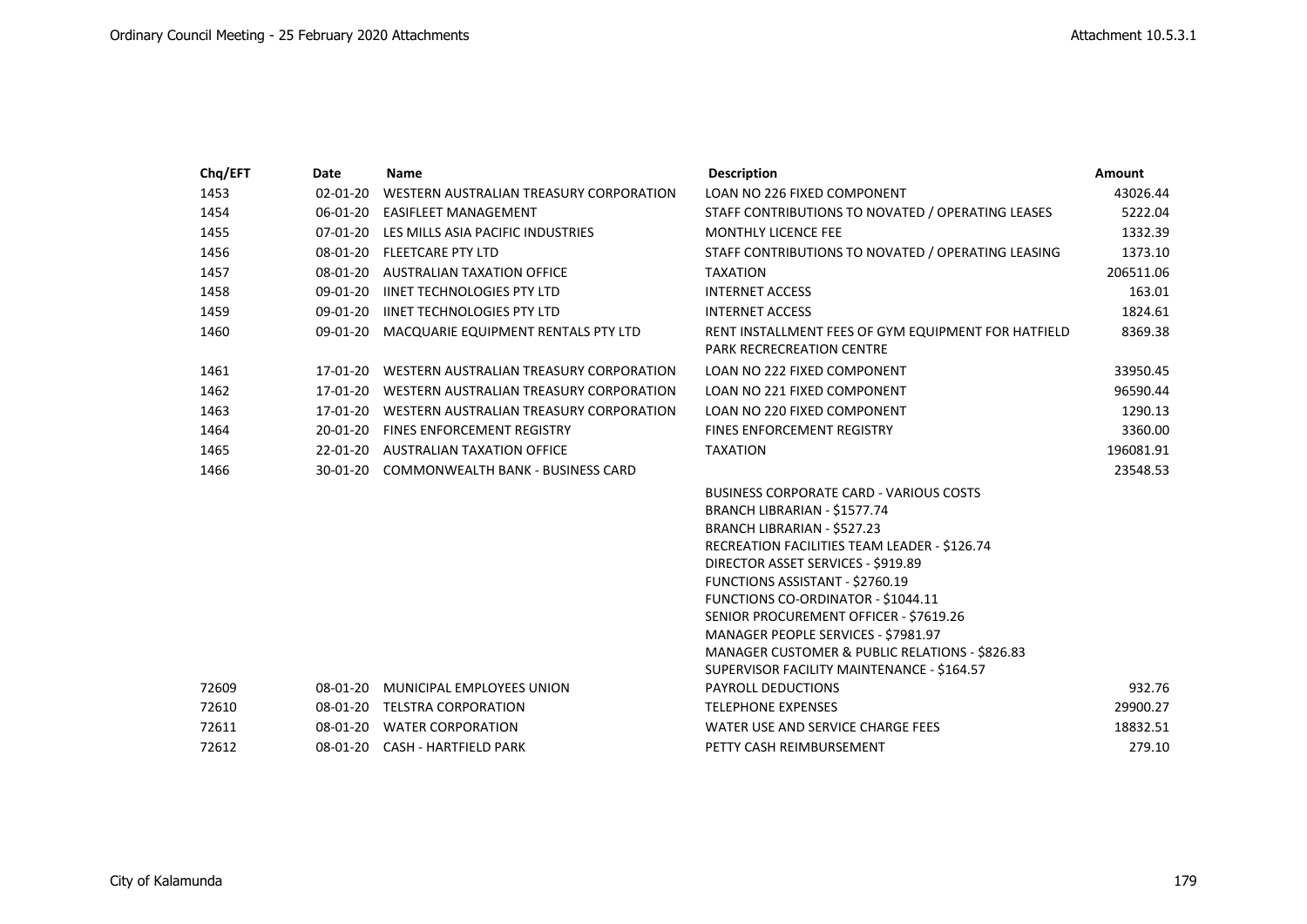| Chq/EFT  | <b>Date</b> | <b>Name</b>                                                               | <b>Description</b>                                                                                                                      | <b>Amount</b> |
|----------|-------------|---------------------------------------------------------------------------|-----------------------------------------------------------------------------------------------------------------------------------------|---------------|
| 72613    | 08-01-20    | CASH - ZIG ZAG CULTURAL CENTRE                                            | PETTY CASH REIMBURSEMENT                                                                                                                | 163.55        |
| 72614    | 22-01-20    | MUNICIPAL EMPLOYEES UNION                                                 | <b>PAYROLL DEDUCTIONS</b>                                                                                                               | 932.76        |
| 72615    |             | 22-01-20 TELSTRA CORPORATION                                              | <b>TELEPHONE EXPENSES</b>                                                                                                               | 110.00        |
| 72616    | 22-01-20    | <b>WATER CORPORATION</b>                                                  | WATER USE AND SERVICE CHARGE FEES                                                                                                       | 17118.40      |
| 72617    | 22-01-20    | CASH - ADMIN                                                              | PETTY CASH REIMBURSEMENT                                                                                                                | 913.10        |
| 72618    |             | 22-01-20 CASH - HARTFIELD PARK                                            | PETTY CASH REIMBURSEMENT                                                                                                                | 106.56        |
| 72619    |             | 22-01-20 CASH - HIGH WYCOMBE LIBRARY                                      | PETTY CASH REIMBURSEMENT                                                                                                                | 118.70        |
| EFT73748 |             | 09-01-20 CHRISTINE J OXBERRY                                              | CONSIGNMENT SUPPLIER - ZIG ZAG CULTURAL CENTRE -<br>$1/12/19 - 31/12/19$                                                                | 10.50         |
| EFT73749 | 09-01-20    | WEX AUSTRALIA PTY LTD - WRIGHT EXPRESS FUEL<br><b>CARDS AUSTRALIA LTD</b> | FUEL - PERIOD ENDING 23/12/19                                                                                                           | 2876.00       |
| EFT73750 | 09-01-20    | FORRESTFIELD & DISTRICTS BOWLING CLUB INC                                 | SUCCESSFUL FUNDING THROUGH THE COMMUNITY<br>DEVELOPMENT FUNDING PROGRAM ROUND ONE - DECEMBER<br>2019                                    | 647.90        |
| EFT73751 |             | 09-01-20 SHAWMAC PTY LTD                                                  | PROGRESS CLAIM 6 - FORRESTFIELD INDUSTRIAL AREA -<br><b>INTERSECTION UPGRADES MILNER/NADINE &amp;</b><br>DUNDAS/MILNER/BERSKSHIRE ROADS | 9200.40       |
| EFT73752 |             | 09-01-20 CABCHARGE AUSTRALIA LIMITED                                      | <b>CABCHARGE FEES</b>                                                                                                                   | 6.00          |
| EFT73753 |             | 09-01-20 NEVERFAIL SPRINGWATERLTD (FORRESTFIELD LIB)                      | BOTTLED WATER SUPPLIES / MAINTENANCE FOR<br><b>FORRESTFIELD LIBRARY</b>                                                                 | 59.20         |
| EFT73754 |             | 09-01-20 VIP CARPET AND UPHOLSTERY CLEANING SERVICE                       | CARPET CLEANING AT VARIOUS LOCATIONS                                                                                                    | 5801.00       |
| EFT73755 |             | 09-01-20 WENDY ANNE PEARCE                                                | CONSIGNMENT SUPPLIER - ZIG ZAG CULTURAL CENTRE -<br>1/12/19 - 31/12/19                                                                  | 19.60         |
| EFT73756 |             | 09-01-20 ROBYN BEARDSELL                                                  | CONSIGNMENT SUPPLIER - ZIG ZAG CULTURAL CENTRE -<br>$1/12/19 - 31/12/19$                                                                | 55.30         |
| EFT73757 |             | 09-01-20 CAROL A CRUTE                                                    | CONSIGNMENT SUPPLIER - ZIG ZAG CULTURAL CENTRE -<br>$1/12/19 - 31/12/19$                                                                | 10.50         |
| EFT73758 |             | EFT PAYMENT CANCELLED                                                     |                                                                                                                                         |               |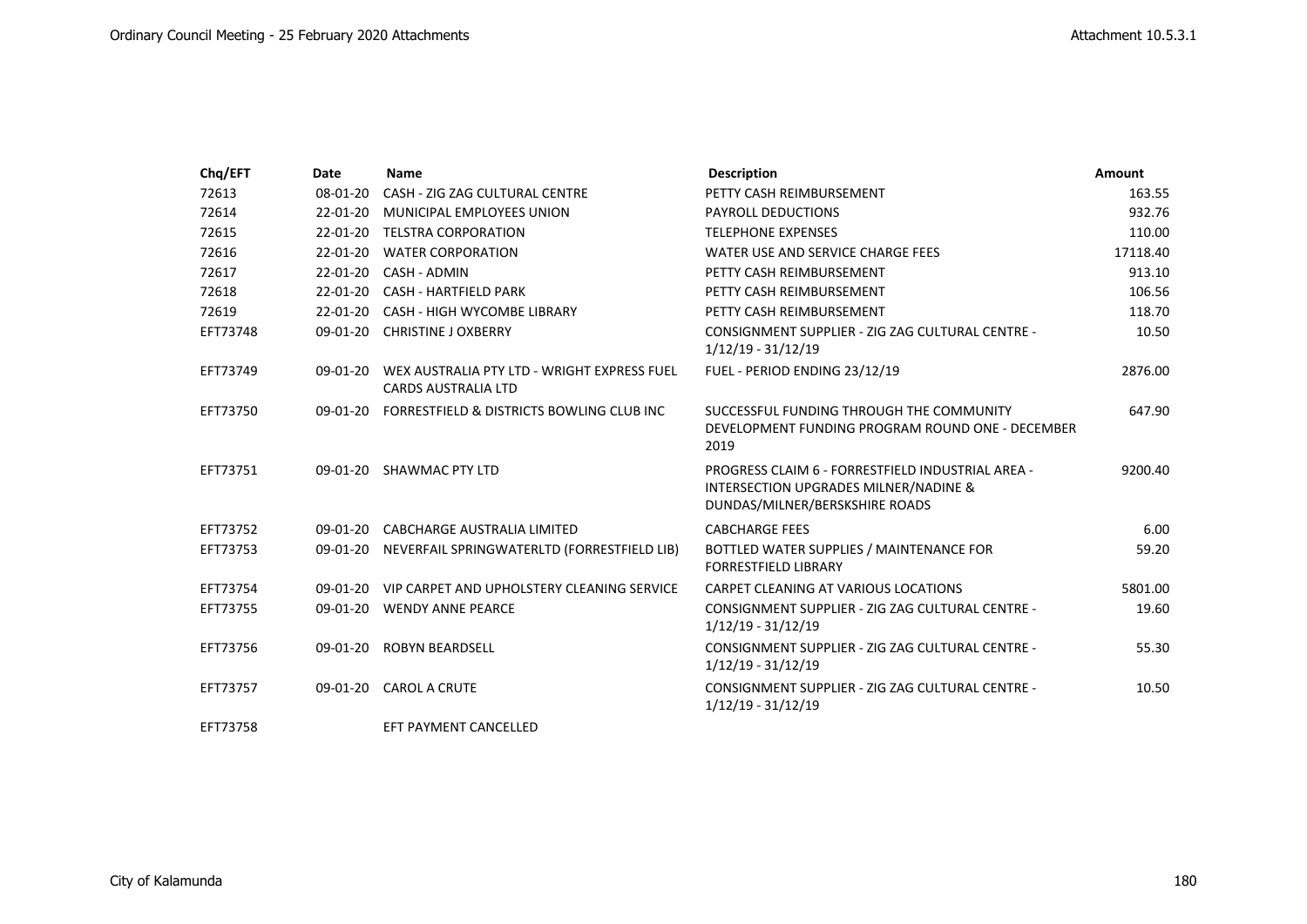| Chq/EFT  | Date       | <b>Name</b>                                             | <b>Description</b>                                                       | <b>Amount</b> |
|----------|------------|---------------------------------------------------------|--------------------------------------------------------------------------|---------------|
| EFT73759 |            | 09-01-20 AVERIL ANNE BAKER                              | CONSIGNMENT SUPPLIER - ZIG ZAG CULTURAL CENTRE -<br>$1/12/19 - 31/12/19$ | 56.00         |
| EFT73760 |            | 09-01-20 DANIEL GLEN                                    | <b>RATES REFUND</b>                                                      | 136.65        |
| EFT73761 |            | 09-01-20 GILL BAXTER                                    | CONSIGNMENT SUPPLIER - ZIG ZAG CULTURAL CENTRE -<br>$1/12/19 - 31/12/19$ | 88.90         |
| EFT73762 |            | 09-01-20 AUSTRALIAN SERVICES UNION                      | <b>PAYROLL DEDUCTIONS</b>                                                | 71.70         |
| EFT73763 |            | 09-01-20 CITY OF KALAMUNDA STAFF SOCIAL CLUB            | PAYROLL DEDUCTIONS                                                       | 124.00        |
| EFT73764 |            | 09-01-20 CHILD SUPPORT AGENCY                           | <b>PAYROLL DEDUCTIONS</b>                                                | 935.72        |
| EFT73765 |            | 09-01-20 AUSTRALIA POST                                 | <b>POSTAL EXPENSES</b>                                                   | 2225.17       |
| EFT73766 | 09-01-20   | <b>BUNNINGS BUILDING SUPPLIES</b>                       | HARDWARE SUPPLIES FOR VARIOUS LOCATIONS                                  | 170.20        |
| EFT73767 | $09-01-20$ | KALAMUNDA TOYOTA                                        | PLANT / VEHICLE PARTS                                                    | 2219.25       |
| EFT73768 | 09-01-20   | <b>MAXWELL ROBINSON &amp; PHELPS PEST</b><br>MANAGEMENT | PEST CONTROL SERVICES                                                    | 542.19        |
| EFT73769 | $09-01-20$ | LANDGATE - VALUATIONS                                   | <b>GROSS RENTAL VALUATION FEES FOR VARIOUS LOCATIONS</b>                 | 2880.14       |
| EFT73770 |            | 09-01-20 WALKERS HARDWARE (MITRE 10)                    | <b>HARDWARE SUPPLIES</b>                                                 | 115.80        |
| EFT73771 |            | 09-01-20 BORAL CONSTRUCTION MATERIALS GROUP             | ROAD MATERIALS FOR VARIOUS LOCATIONS                                     | 974.93        |
| EFT73772 |            | 09-01-20 SG ENVIRO                                      | SEPTIC / GREASE TANK CLEAN OUT SERVICES AT VARIOUS<br><b>LOCATIONS</b>   | 149.69        |
| EFT73773 |            | 09-01-20 ALSCO LINEN SERVICE                            | LINEN HIRE / LAUNDRY SERVICES / CLEANING SUPPLIES                        | 393.30        |
| EFT73774 |            | 09-01-20 BRADOCK PODIATRY SERVICES PTY LTD              | PODIATRY SERVICES AT JACK HEALEY CENTRE                                  | 494.71        |
| EFT73775 |            | 09-01-20 KALA BOB KATS PTY LTD                          | PLANT EQUIPMENT AND OPERATOR HIRE FOR VARIOUS<br><b>LOCATIONS</b>        | 5665.00       |
| EFT73776 |            | 09-01-20 SYNERGY                                        | <b>POWER CHARGES</b>                                                     | 20656.47      |
| EFT73777 |            | 09-01-20 ALINTA ENERGY                                  | <b>GAS CHARGES</b>                                                       | 84.80         |
| EFT73778 |            | 09-01-20 GRIMES CONTRACTING PTY LTD                     | CONTRACTOR BUILDING MAINTENANCE FOR VARIOUS<br><b>BUILDINGS</b>          | 1606.00       |
| EFT73779 |            | 09-01-20 BGC ASPHALT                                    | ROAD MATERIALS FOR VARIOUS LOCATIONS                                     | 1200.64       |
| EFT73780 |            | 09-01-20 KENNEDYS TREE SERVICES                         | TREE REMOVAL / UNDER POWERLINE PRUNING FOR VARIOUS<br><b>LOCATIONS</b>   | 36658.05      |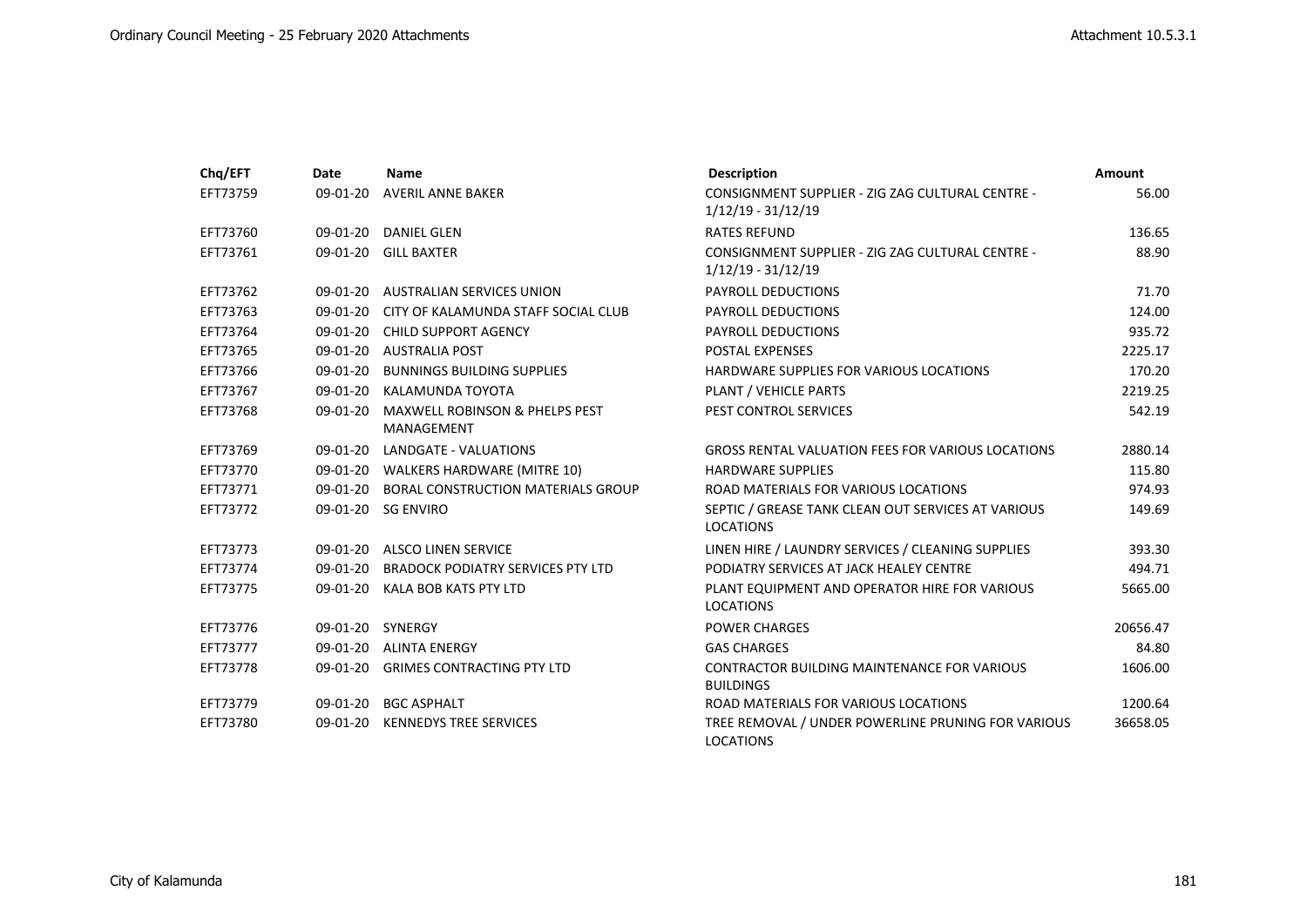| Chq/EFT  | Date       | <b>Name</b>                                                        | <b>Description</b>                                                                                   | <b>Amount</b> |
|----------|------------|--------------------------------------------------------------------|------------------------------------------------------------------------------------------------------|---------------|
| EFT73781 | 09-01-20   | <b>WESTSIDE FIRE SERVICES</b>                                      | TESTING AND INSPECTION OF FIRE EQUIPMENT / SUPPLIES                                                  | 865.51        |
| EFT73782 | 09-01-20   | WINC AUSTRALIA PTY LTD                                             | STATIONERY / OFFICE SUPPLIES                                                                         | 339.52        |
| EFT73783 | 09-01-20   | MILPRO WA (INCORPORATING HILL TOP TROPHIES)                        | SUPPLY OF NAME BADGES FOR VARIOUS STAFF                                                              | 107.25        |
| EFT73784 | 09-01-20   | <b>MARKETFORCE PTY LTD</b>                                         | ADVERTISING FOR VARIOUS JOBS / EVENTS                                                                | 4139.78       |
| EFT73785 | 09-01-20   | IT VISION AUSTRALIA PTY LTD                                        | IT VISION CONFLUENCE USER LICENCES - DECEMBER 2019                                                   | 38.50         |
| EFT73786 | 09-01-20   | <b>LO-GO APPOINTMENTS</b>                                          | HIRE OF TEMPORARY STAFF FOR DEPOT / ADMIN                                                            | 1646.35       |
| EFT73787 | 09-01-20   | KALAMUNDA & DISTRICTS HISTORICAL SOCIETY                           | CONSIGNMENT SUPPLIER - ZIG ZAG CULTURAL CENTRE -<br>$1/12/19 - 31/12/19$                             | 86.45         |
| EFT73788 | 09-01-20   | CRABBS KALAMUNDA (IGA)                                             | <b>GROCERY SUPPLIES FOR VARIOUS FUNCTIONS</b>                                                        | 42.46         |
| EFT73789 | $09-01-20$ | KALAMUNDA VOLUNTEER BUSHFIRE BRIGADE                               | DONATION OF THE PROCEEDS FROM SELLING THE INCIDENT<br><b>CONTROL VEHICLE</b>                         | 9718.35       |
| EFT73790 |            | 09-01-20 SATTERLEY PTY LTD                                         | <b>RATES REFUND</b>                                                                                  | 1650.00       |
| EFT73791 |            | 09-01-20 OCE CORPORATE PTY LTD - OFFICE CLEANING<br><b>EXPERTS</b> | CLEANING SERVICES / CONSUMABLES FOR VARIOUS<br><b>LOCATIONS</b>                                      | 32689.38      |
| EFT73792 | 09-01-20   | <b>GEM CAMERA CLUB INC</b>                                         | 2020 PERTH HILLS CALENDAR - GEM CAMERA CLUB SHARE OF<br>PROFIT FROM SALE OF FIRST 50 CALENDARS       | 287.00        |
| EFT73793 |            | 09-01-20 KALAMUNDA CRICKET CLUB                                    | SUCCESSFUL FUNDING THROUGH THE COMMUNITY<br>DEVELOPMENT FUNDING PROGRAM ROUND ONE - DECEMBER<br>2019 | 1000.00       |
| EFT73794 | 09-01-20   | HELEN ARMSTRONG & ASSOCIATES (T/AS WAXING<br>LYRICAL CANDLES)      | CONSIGNMENT SUPPLIER - ZIG ZAG CULTURAL CENTRE -<br>$1/12/19 - 31/12/19$                             | 128.10        |
| EFT73795 | 09-01-20   | KALAMUNDA PLUMBING                                                 | PLUMBING REPAIRS / MAINTENANC FOR VARIOUS LOCATIONS                                                  | 1310.10       |
| EFT73796 |            | 09-01-20 SWAN EVENT HIRE                                           | EQUIPMENT HIRE FOR VARIOUS EVENTS                                                                    | 141.15        |
| EFT73797 |            | 09-01-20 HAWLEY'S BOBCAT SERVICE                                   | PLANT EQUIPMENT AND OPERATOR HIRE FOR VARIOUS<br><b>LOCATIONS</b>                                    | 1472.25       |
| EFT73798 |            | 09-01-20 WILD SEASONS FLOWERS PTY LTD                              | <b>FLOWER ARRANGEMENTS</b>                                                                           | 999.90        |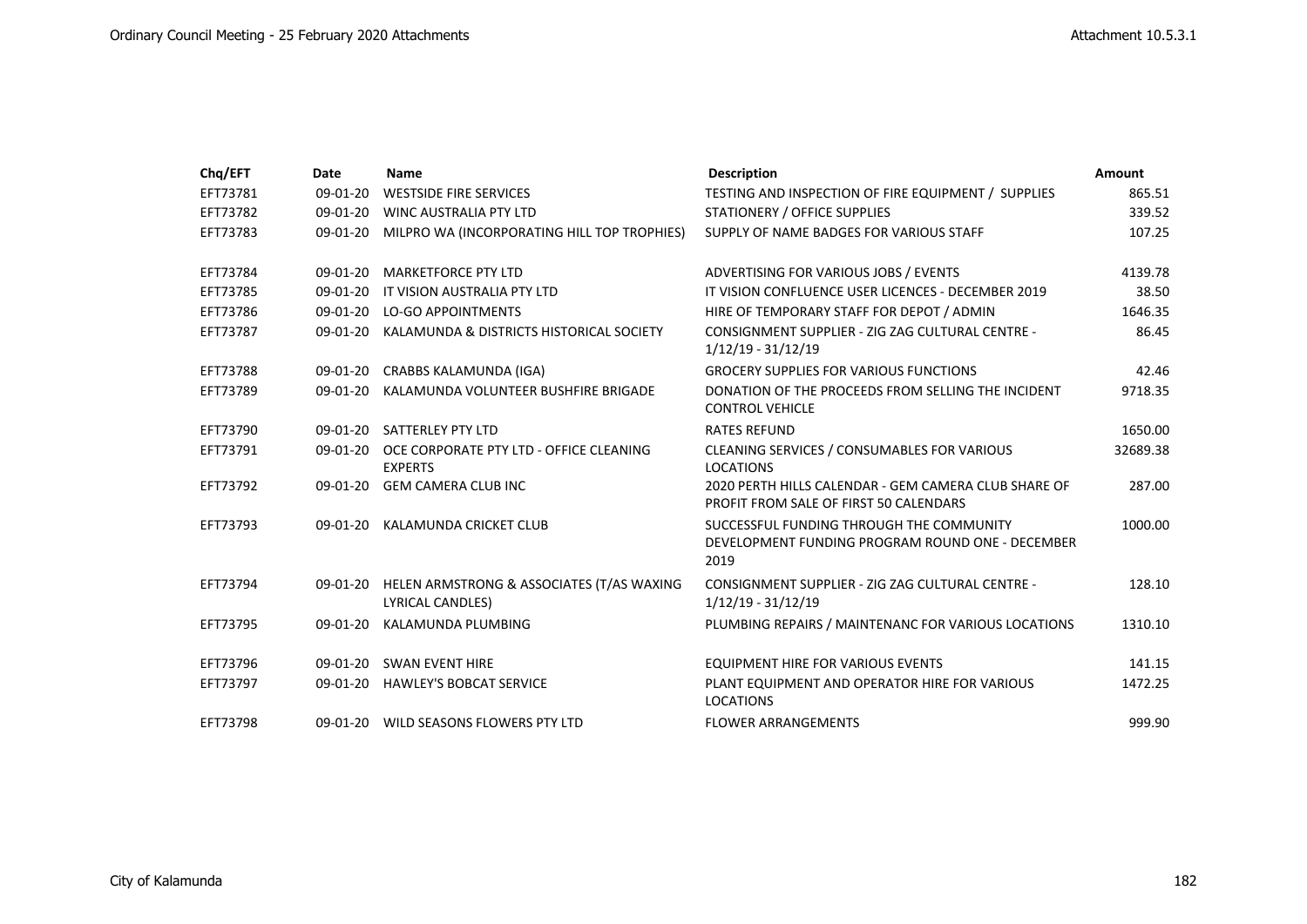| Chq/EFT  | Date       | <b>Name</b>                                                            | <b>Description</b>                                                                                                                             | <b>Amount</b> |
|----------|------------|------------------------------------------------------------------------|------------------------------------------------------------------------------------------------------------------------------------------------|---------------|
| EFT73799 | 09-01-20   | ANNA HAMERSLEY                                                         | CONSIGNMENT SUPPLIER - ZIG ZAG CULTURAL CENTRE -<br>$1/12/19 - 31/12/19$                                                                       | 51.10         |
| EFT73800 | $09-01-20$ | KALAMUNDA AND LESMURDIE LITTLE ATHLETICS<br><b>CLUB</b>                | SUCCESSFUL FUNDING THROUGH THE COMMUNITY<br>DEVELOPMENT FUNDING PROGRAM + CLUB FUNDRAISING<br><b>APPLICATION ROUND ONE - DECEMBER 2019</b>     | 1500.00       |
| EFT73801 | $09-01-20$ | <b>HILL TOP GROUP PTY</b>                                              | CONTRACTOR BUILDING MAINTENANCE FOR VARIOUS<br><b>BUILDINGS &amp; PROGRESS PAYMENT FOR SUPPLY &amp; INSTALL</b><br>OFFICE COMPLEX AT OP CENTRE | 39728.28      |
| EFT73802 |            | 09-01-20 TALONS HSF PTY LTD T/A TALONS HIGH SECURITY<br><b>FENCING</b> | SUPPLY & INSTALL GATES AT BURT STREET KALAMUNDA -<br>BEHIND KALAMUNDA TOYOTA                                                                   | 13860.00      |
| EFT73803 |            | 09-01-20 ROBYN RUDEFORTH                                               | CONSIGNMENT SUPPLIER - ZIG ZAG CULTURAL CENTRE -<br>$1/12/19 - 31/12/19$                                                                       | 4.90          |
| EFT73804 |            | 09-01-20 HAYS SPECIALIST RECRUITMENT (AUSTRALIA) PTY<br><b>LTD</b>     | HIRE OF TEMPORARY STAFF FOR ADMIN / DEPOT                                                                                                      | 10633.44      |
| EFT73805 | $09-01-20$ | <b>FORRESTFIELD LITTLE ATHLETICS CLUB</b>                              | SUCCESSFUL FUNDING THROUGH THE COMMUNITY<br>DEVELOPMENT FUNDING PROGRAM ROUND ONE - DECEMBER<br>2019                                           | 850.00        |
| EFT73806 |            | 09-01-20 ENGIE MECHANICAL SERVICES AUSTRALIA PTY LTD                   | AIRCONDITIONING MAINTENANCE / REPAIRS FOR VARIOUS<br><b>LOCATIONS</b>                                                                          | 3831.26       |
| EFT73807 |            | 09-01-20 AUTO ONE KALAMUNDA                                            | PLANT / VEHICLE PARTS                                                                                                                          | 27.50         |
| EFT73808 | 09-01-20   | DAWSON PARK PRIMARY SCHOOL                                             | KEY & HALL BOND REFUND - INCLUDING THE SOUND SHELL<br>FEES AS INCORRECTLY CHARGED                                                              | 728.00        |
| EFT73809 | 09-01-20   | WEST AUSTRALIAN NEWSPAPERS HOLDINGS LTD                                | THE WEST AUSTRALIAN NEWSPAPER FOR THE DEPOT                                                                                                    | 106.80        |
| EFT73810 | $09-01-20$ | JAMES & JENNIFER DUNHAM                                                | <b>RATES REFUND</b>                                                                                                                            | 1105.27       |
| EFT73811 | 09-01-20   | KANYANA WILDLIFE REHABILITION CENTRE INC                               | CONSIGNMENT SUPPLIER - ZIG ZAG CULTURAL CENTRE -<br>1/12/19 - 31/12/19 & WILDLIFE EDUCATION EVENT &<br>SUPPLIES AT KALAMUNDA TENNIS CLUB       | 1120.80       |
| EFT73812 |            | 09-01-20 ZIG ZAG COMMUNITY ARTS INC                                    | <b>KEY BOND REFUND</b>                                                                                                                         | 50.00         |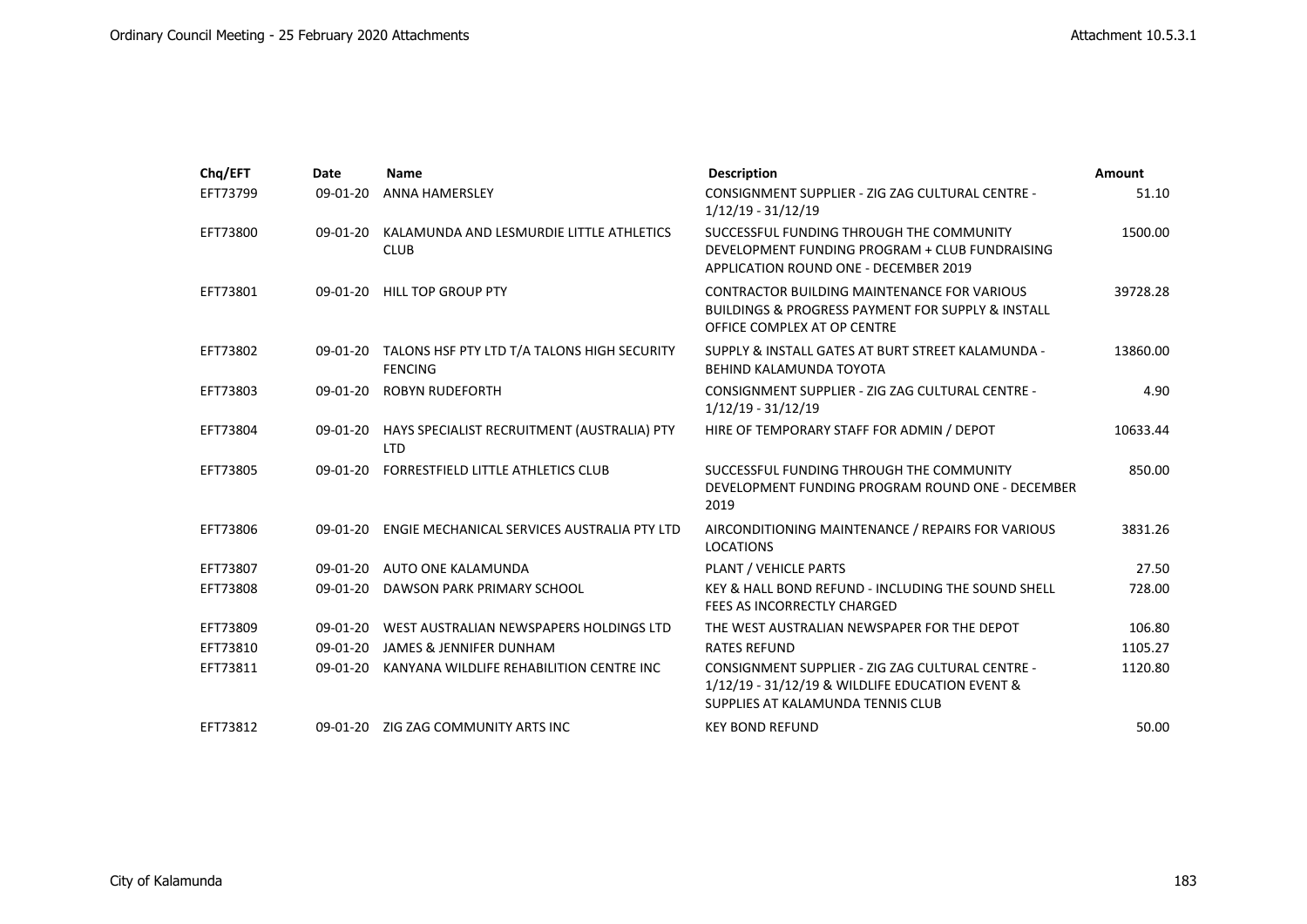| Chq/EFT  | Date       | <b>Name</b>                                                              | <b>Description</b>                                                                                                                  | <b>Amount</b> |
|----------|------------|--------------------------------------------------------------------------|-------------------------------------------------------------------------------------------------------------------------------------|---------------|
| EFT73813 | 09-01-20   | WEST COAST SPORTING SURFACES T/A WEST<br><b>COAST SYNTHETIC SURFACES</b> | COURT REPAIR AND RESURFACING WORKS FOR COURTS 1-4<br>AT LESMURDIE TENNIS CLUB                                                       | 32505.00      |
| EFT73814 | $09-01-20$ | PICKERING BROOK HERITAGE GROUP                                           | CONSIGNMENT SUPPLIER - ZIG ZAG CULTURAL CENTRE -<br>$1/12/19 - 31/12/19$                                                            | 84.00         |
| EFT73815 |            | 09-01-20 MIRACLE RECREATION EQUIPMENT                                    | PLAYGROUND REPAIRS & MAINTENANCE AT RANGEVIEW<br><b>PARK</b>                                                                        | 4636.50       |
| EFT73816 | 09-01-20   | OFFICEWORKS SUPERSTORES PTY LTD                                          | OFFICE SUPPLIES / STATIONERY                                                                                                        | 509.00        |
| EFT73817 |            | 09-01-20 RANGE VIEW PARK TENNIS CLUB INC                                 | SUCCESSFUL FUNDING THROUGH THE COMMUNITY<br>DEVELOPMENT FUNDING PROGRAM & CLUB FUNDRAISING<br>APPLICATION ROUND ONE - DECEMBER 2019 | 1500.00       |
| EFT73818 | 09-01-20   | PORTER CONSULTING ENGINEERS                                              | CONSULTING SERVICES - FORRESTFIELD INDUSTRIAL AREA<br>SCHEME STAGE 1 & FORRESTFIELD/HIGH WYCOMBE STAGE 1                            | 15669.50      |
| EFT73819 | 09-01-20   | MONUMENTAL SERVICES T/A A BALANCED VIEW<br>LEISURE CONSULTANCY SERVICES  | SCOTT RESERVE MASTER PLAN - PAYMENT THREE 30% UPON<br><b>COMPLETION OF DRAFT DOCUMENT</b>                                           | 14125.65      |
| EFT73820 | 09-01-20   | ELECTRICITY NETWORKS CORP T/A WESTERN<br><b>POWER</b>                    | RELOCATE POWER POLES IN 2 CRESCENT ROAD, KALAMUNDA -<br>MP188177                                                                    | 3300.00       |
| EFT73821 | 09-01-20   | <b>WOOLWORTHS GROUP LIMITED</b>                                          | <b>GROCERY SUPPLIES FOR VARIOUS FUNCTIONS</b>                                                                                       | 433.25        |
| EFT73822 |            | 09-01-20 FORRESTFIELD TENNIS CLUB (INC)                                  | FORRESTFIELD TENNIS CLUB HIRE FEES FROM HARTFIELD PARK<br>RECREATION CENTRE - 01/12/19 - 31/12/19                                   | 32.00         |
| EFT73823 |            | 09-01-20 EASTERN REGION SECURITY                                         | SECURITY SERVICES TO VARIOUS LOCATIONS                                                                                              | 6621.25       |
| EFT73824 | 09-01-20   | DAWSON PARK PRIMARY SCHOOL P&C ASS                                       | SUCCESSFUL FUNDING THROUGH THE COMMUNITY<br>DEVELOPMENT FUNDING PROGRAM ROUND ONE - DECEMBER<br>2019                                | 1000.00       |
| EFT73825 |            | 09-01-20 EASIFLEET MANAGEMENT                                            | STAFF CONTRIBUTIONS TO NOVATED / OPERATING LEASES                                                                                   | 6064.44       |
| EFT73826 |            | 09-01-20 KALAMUNDA PISTOL CLUB                                           | SUCCESSFUL FUNDING THROUGH THE COMMUNITY<br>DEVELOPMENT FUNDING PROGRAM ROUND ONE - DECEMBER<br>2019                                | 1000.00       |
| EFT73827 | 09-01-20   | <b>TOM CAIRNS</b>                                                        | CONSIGNMENT SUPPLIER - ZIG ZAG CULTURAL CENTRE -<br>$1/12/19 - 31/12/19$                                                            | 19.60         |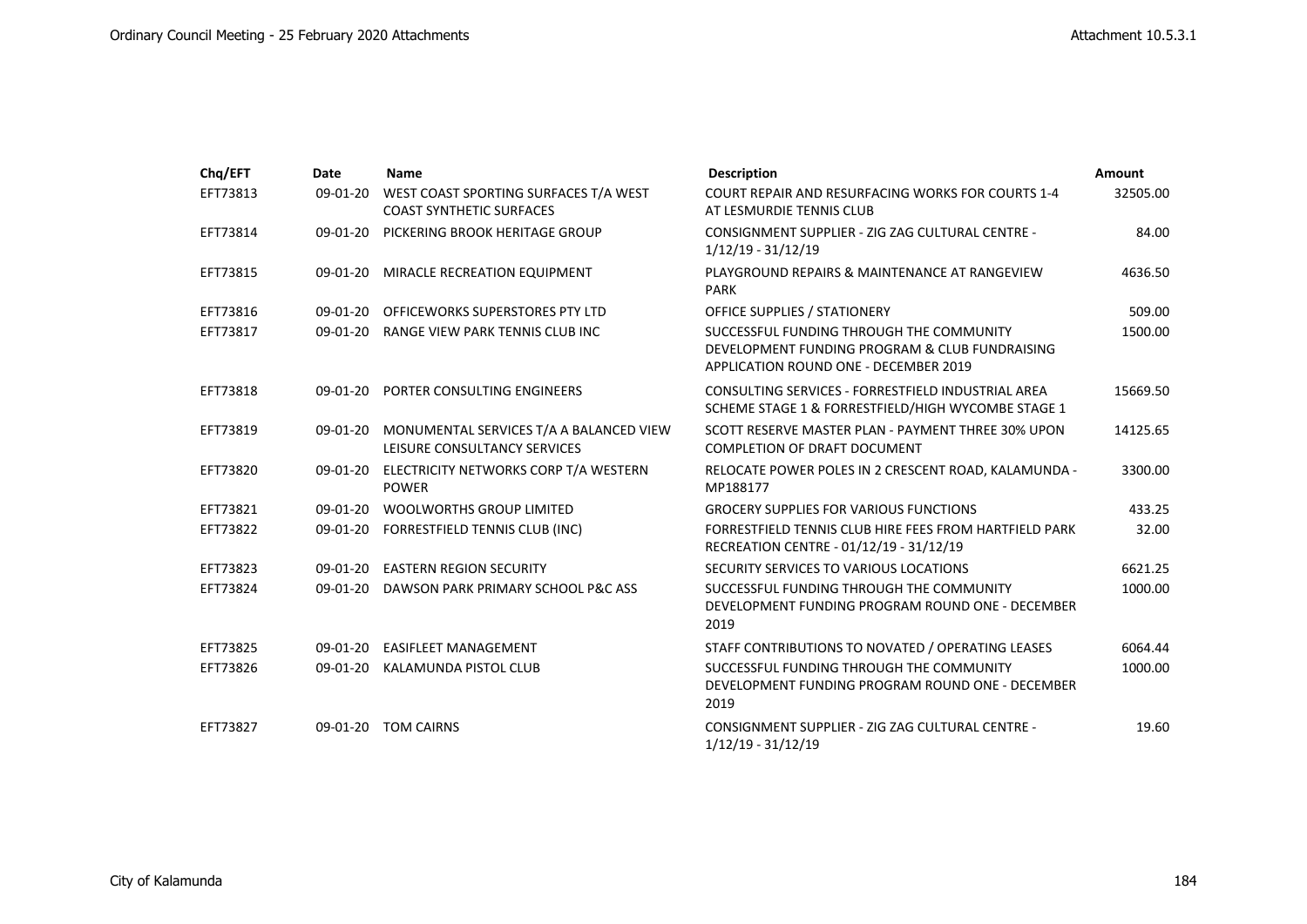| Chq/EFT  | Date     | Name                                     | <b>Description</b>                                                                                   | Amount  |
|----------|----------|------------------------------------------|------------------------------------------------------------------------------------------------------|---------|
| EFT73828 | 09-01-20 | <b>SHIRLEY SPENCER</b>                   | CONSIGNMENT SUPPLIER - ZIG ZAG CULTURAL CENTRE -<br>$1/12/19 - 31/12/19$                             | 211.40  |
| EFT73829 |          | 09-01-20 ROSE SMART                      | MAINTAIN ROSE BEDS AT VARIOUS LOCATIONS                                                              | 2732.50 |
| EFT73830 |          | 09-01-20 KALAMUNDA MENS SHED INC         | SUCCESSFUL FUNDING THROUGH THE COMMUNITY<br>DEVELOPMENT FUNDING PROGRAM ROUND ONE - DECEMBER<br>2019 | 760.00  |
| EFT73831 |          | 09-01-20 DRAINFLOW SERVICES PTY LTD      | CLEANING / MAINTAINING STORM WATER DRAINS                                                            | 7264.40 |
| EFT73832 |          | 09-01-20 ANNE O'LEARY                    | CONSIGNMENT SUPPLIER - ZIG ZAG CULTURAL CENTRE -<br>$1/12/19 - 31/12/19$                             | 42.00   |
| EFT73833 |          | 09-01-20 JOHANNA LARKIN ART              | SALE OF ARTWORK - OGDEN: WINDOW TO THE WORLD<br><b>EXHIBITION</b>                                    | 2863.00 |
| EFT73834 |          | 09-01-20 GUMNUTS & LAVENDER              | CONSIGNMENT SUPPLIER - ZIG ZAG CULTURAL CENTRE -<br>$1/12/19 - 31/12/19$                             | 4.90    |
| EFT73835 |          | 09-01-20 CHRISTINE VITLER                | CONSIGNMENT SUPPLIER - ZIG ZAG CULTURAL CENTRE -<br>$1/12/19 - 31/12/19$                             | 31.50   |
| EFT73836 |          | 09-01-20 LESMURDIE LEGENDS SWIMMING CLUB | SUCCESSFUL FUNDING THROUGH THE COMMUNITY<br>DEVELOPMENT FUNDING PROGRAM ROUND ONE - DECEMBER<br>2019 | 500.00  |
| EFT73837 |          | 09-01-20 WEST-SURE GROUP PTY LTD         | CASH IN TRANSIT - DECEMBER                                                                           | 1268.41 |
| EFT73838 |          | 09-01-20 DONNA JEBB                      | CONSIGNMENT SUPPLIER - ZIG ZAG CULTURAL CENTRE -<br>$1/12/19 - 31/12/19$                             | 6.30    |
| EFT73839 |          | 09-01-20 ALISON MULCAHY                  | CONSIGNMENT SUPPLIER - ZIG ZAG CULTURAL CENTRE -<br>$1/12/19 - 31/12/19$                             | 123.90  |
| EFT73840 |          | 09-01-20 THE GOOD GUYS                   | <b>ELECTRICAL SUPPLIES</b>                                                                           | 449.00  |
| EFT73841 |          | 09-01-20 SONJA SPEIGHT                   | CONSIGNMENT SUPPLIER - ZIG ZAG CULTURAL CENTRE -<br>$1/12/19 - 31/12/19$                             | 123.20  |
| EFT73842 |          | 09-01-20 ROBERT G WILLIS                 | ENGAGEMENT AS ACTING MANAGER ASSET DELIVERY -<br>PERIOD 09/12/19 - 20/12/19                          | 7700.00 |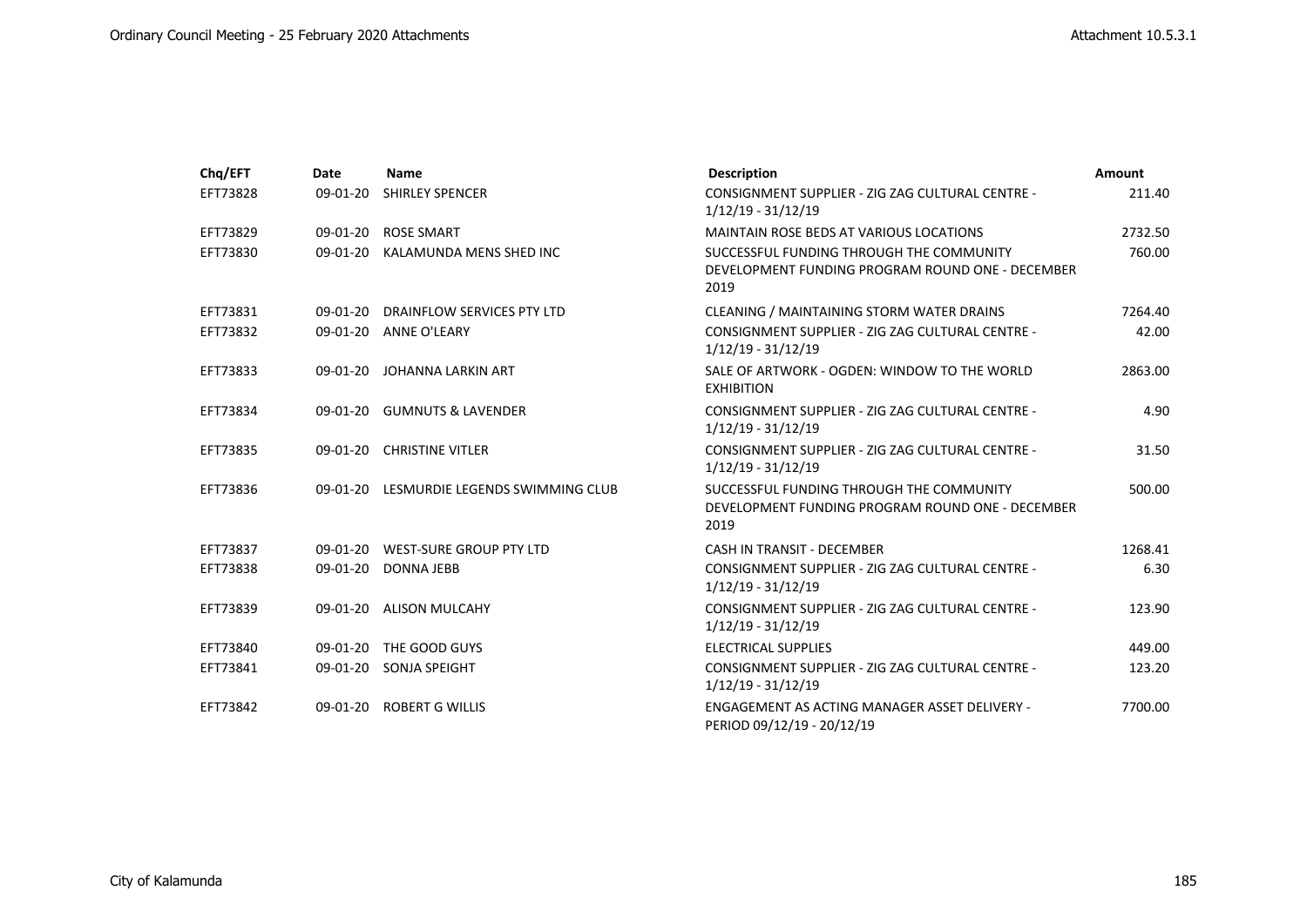| Chq/EFT  | Date     | <b>Name</b>                                   | <b>Description</b>                                                                                   | <b>Amount</b> |
|----------|----------|-----------------------------------------------|------------------------------------------------------------------------------------------------------|---------------|
| EFT73843 | 09-01-20 | THE PETAL PRESS                               | CONSIGNMENT SUPPLIER - ZIG ZAG CULTURAL CENTRE -<br>$1/12/19 - 31/12/19$                             | 99.68         |
| EFT73844 | 09-01-20 | <b>BOONADOO</b>                               | CONSIGNMENT SUPPLIER - ZIG ZAG CULTURAL CENTRE -<br>$1/12/19 - 31/12/19$                             | 84.00         |
| EFT73845 |          | 09-01-20 CLAIRE O'NEILL - CLAIRE'S EMBROIDERY | CONSIGNMENT SUPPLIER - ZIG ZAG CULTURAL CENTRE -<br>$1/12/19 - 31/12/19$                             | 91.00         |
| EFT73846 |          | 09-01-20 LINDA STONES                         | CONSIGNMENT SUPPLIER - ZIG ZAG CULTURAL CENTRE -<br>$1/12/19 - 31/12/19$                             | 259.70        |
| EFT73847 |          | 09-01-20 IAN MOSS                             | CONSIGNMENT SUPPLIER - ZIG ZAG CULTURAL CENTRE -<br>$1/12/19 - 31/12/19$                             | 49.00         |
| EFT73848 |          | 09-01-20 AROUNDABOUT GARDENING SERVICES       | VERGE / GARDEN MAINTENANCE FOR VARIOUS LOCATIONS                                                     | 2692.80       |
| EFT73849 |          | 09-01-20 PETER FALCONER                       | CONSIGNMENT SUPPLIER - ZIG ZAG CULTURAL CENTRE -<br>$1/12/19 - 31/12/19$                             | 4.20          |
| EFT73850 |          | 09-01-20 JANICE PITTMAN                       | CONSIGNMENT SUPPLIER - ZIG ZAG CULTURAL CENTRE -<br>$1/12/19 - 31/12/19$                             | 53.90         |
| EFT73851 |          | 09-01-20 MARY FORWARD                         | CONSIGNMENT SUPPLIER - ZIG ZAG CULTURAL CENTRE -<br>$1/12/19 - 31/12/19$                             | 89.95         |
| EFT73852 |          | 09-01-20 KALAMUNDA ELECTRICS                  | ELECTRICAL REPAIRS / MAINTENANCE FOR VARIOUS<br><b>LOCATIONS</b>                                     | 1952.39       |
| EFT73853 |          | 09-01-20 THE ARTFUL FLOWE - FELICIA LOWE      | CONSIGNMENT SUPPLIER - ZIG ZAG CULTURAL CENTRE -<br>$1/12/19 - 31/12/19$                             | 84.00         |
| EFT73854 |          | 09-01-20 AAAC TOWING PTY LTD                  | <b>TOWING SERVICES FEES</b>                                                                          | 165.00        |
| EFT73855 |          | 09-01-20 DAVID GREEN                          | CONSIGNMENT SUPPLIER - ZIG ZAG CULTURAL CENTRE -<br>$1/12/19 - 31/12/19$                             | 69.65         |
| EFT73856 | 09-01-20 | <b>NARELL HARRISON</b>                        | <b>KEY &amp; HALL BOND REFUND</b>                                                                    | 450.00        |
| EFT73857 |          | 09-01-20 KALAMUNDA DISTRICTS RUGBY UNION CLUB | SUCCESSFUL FUNDING THROUGH THE COMMUNITY<br>DEVELOPMENT FUNDING PROGRAM ROUND ONE - DECEMBER<br>2019 | 500.00        |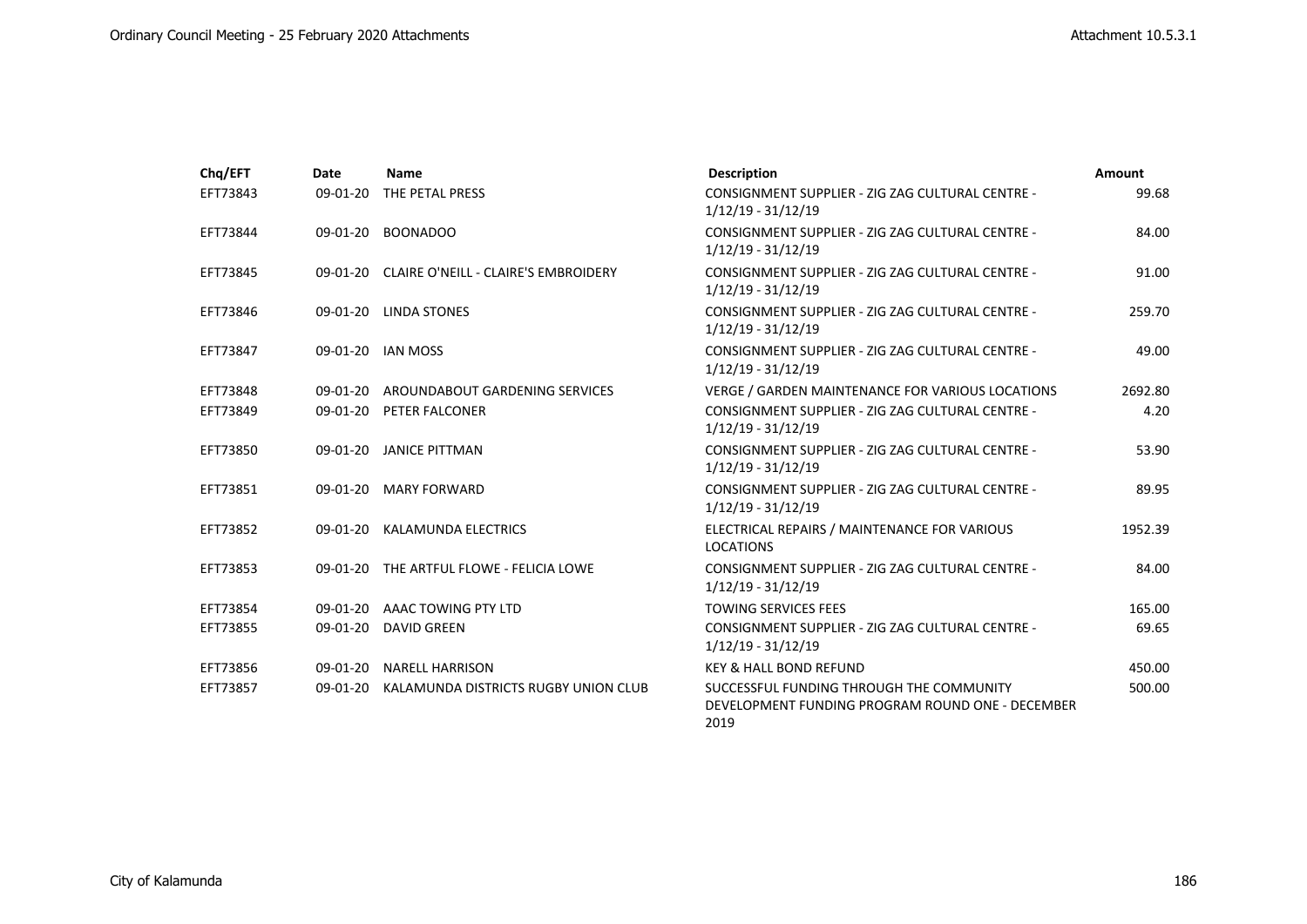| Chq/EFT  | Date       | <b>Name</b>                      | <b>Description</b>                                                                                   | Amount   |
|----------|------------|----------------------------------|------------------------------------------------------------------------------------------------------|----------|
| EFT73858 | 09-01-20   | SILK ON SILK (ROSEMARY LONSDALE) | CONSIGNMENT SUPPLIER - ZIG ZAG CULTURAL CENTRE -<br>$1/12/19 - 31/12/19$                             | 42.00    |
| EFT73859 | 09-01-20   | KALAMUNDA RANGERS INCORPORATED   | SUCCESSFUL FUNDING THROUGH THE COMMUNITY<br>DEVELOPMENT FUNDING PROGRAM ROUND ONE - DECEMBER<br>2019 | 500.00   |
| EFT73860 | 09-01-20   | <b>MAVIS PASKULICH</b>           | CONSIGNMENT SUPPLIER - ZIG ZAG CULTURAL CENTRE -<br>$1/12/19 - 31/12/19$                             | 88.90    |
| EFT73861 |            | 09-01-20 MPK TREE SERVICES       | TREE REMOVAL & DISPOSAL WITH STUMP GRINDING AT 296<br><b>HALE ROAD WATTLE GROVE</b>                  | 12089.00 |
| EFT73862 |            | 09-01-20 JANINE KOEFOED          | CONSIGNMENT SUPPLIER - ZIG ZAG CULTURAL CENTRE -<br>$1/12/19 - 31/12/19$                             | 45.50    |
| EFT73863 | 09-01-20   | OFF PEN PUBLISHING - BETH BAKER  | CONSIGNMENT SUPPLIER - ZIG ZAG CULTURAL CENTRE -<br>$1/12/19 - 31/12/19$                             | 37.94    |
| EFT73864 | $09-01-20$ | <b>CHRIS KERSHAW PHOTOGRAPHY</b> | PHOTOGRAPHY SERVICES & IMAGES OUTPUT TO USB                                                          | 770.00   |
| EFT73865 | 09-01-20   | MAIA FINANCIAL PTY LIMITED       | HIRE FEES 2 X BARTCO 5 COLOUR B SIZE V FOR PERIOD 01-JAN-<br>20 TO 31-MAR-20 E6N0157632              | 2585.44  |
| EFT73866 | 09-01-20   | <b>GRAHAM STIMSON</b>            | CONSIGNMENT SUPPLIER - ZIG ZAG CULTURAL CENTRE -<br>$1/12/19 - 31/12/19$                             | 28.00    |
| EFT73867 | 09-01-20   | <b>BALLIGART - HELEN LOCK</b>    | CONSIGNMENT SUPPLIER - ZIG ZAG CULTURAL CENTRE -<br>$1/12/19 - 31/12/19$                             | 59.50    |
| EFT73868 |            | 09-01-20 FLEETCARE PTY LTD       | STAFF CONTRIBUTIONS TO NOVATED / OPERATING LEASING                                                   | 6412.92  |
| EFT73869 | 09-01-20   | <b>RISE NETWORK INC</b>          | <b>HALL BOND REFUND</b>                                                                              | 500.00   |
| EFT73870 |            | 09-01-20 PETER WEBB              | CONSIGNMENT SUPPLIER - ZIG ZAG CULTURAL CENTRE -<br>$1/12/19 - 31/12/19$                             | 61.53    |
| EFT73871 | 09-01-20   | <b>BRENDAS CLAY CRAFT</b>        | CONSIGNMENT SUPPLIER - ZIG ZAG CULTURAL CENTRE -<br>$1/12/19 - 31/12/19$                             | 25.27    |
| EFT73872 | $09-01-20$ | <b>IRENE YOUNG</b>               | CONSIGNMENT SUPPLIER - ZIG ZAG CULTURAL CENTRE -<br>$1/12/19 - 31/12/19$                             | 16.80    |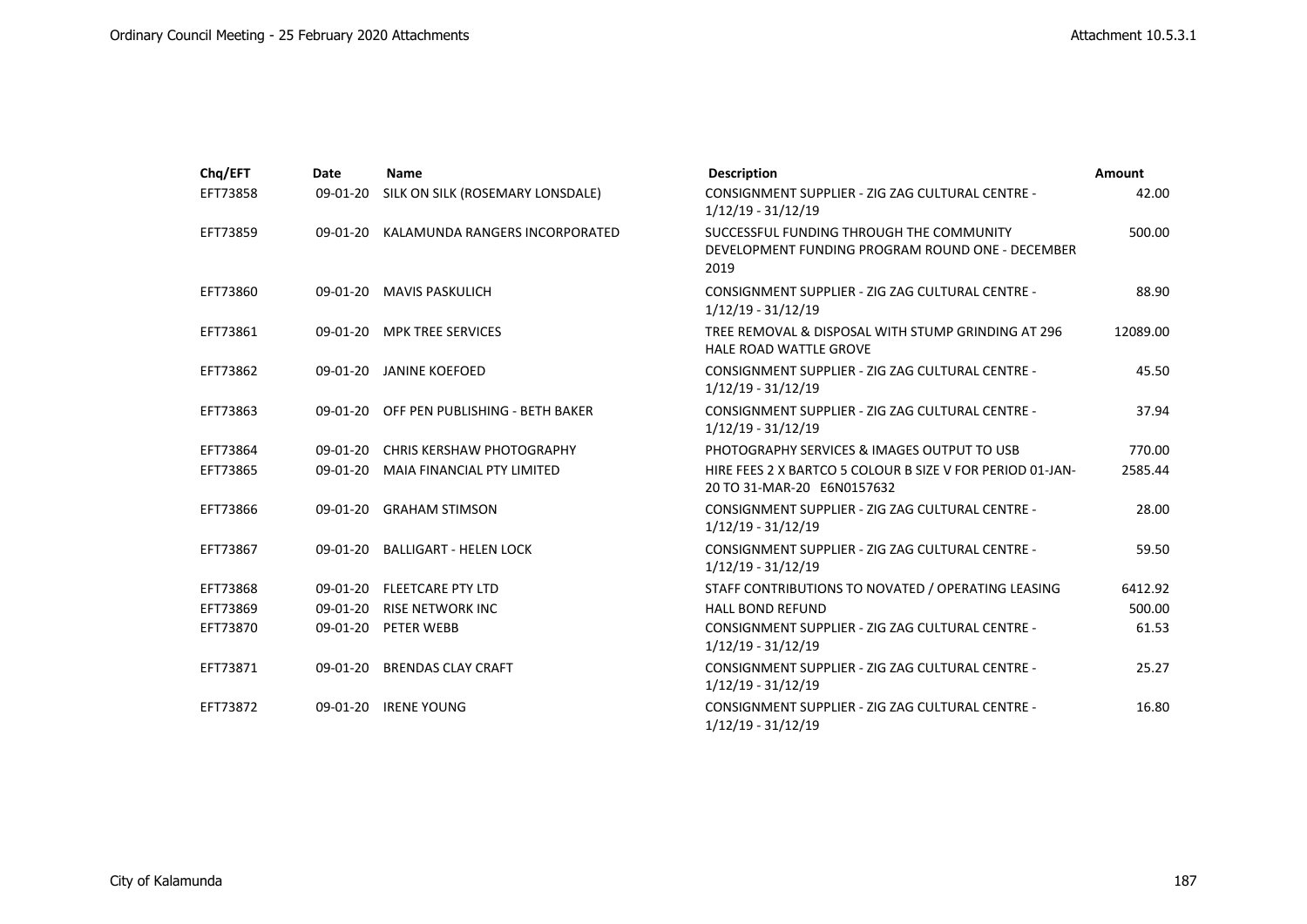| Chq/EFT  | Date       | <b>Name</b>                                                      | <b>Description</b>                                                         | <b>Amount</b> |
|----------|------------|------------------------------------------------------------------|----------------------------------------------------------------------------|---------------|
| EFT73873 | 09-01-20   | LINDA RAPHAEL                                                    | CONSIGNMENT SUPPLIER - ZIG ZAG CULTURAL CENTRE -<br>$1/12/19 - 31/12/19$   | 17.50         |
| EFT73874 |            | 09-01-20 NICKY WINTER - KASZAZZ IN KALAMUNDA                     | CONSIGNMENT SUPPLIER - ZIG ZAG CULTURAL CENTRE -<br>$1/12/19 - 31/12/19$   | 36.05         |
| EFT73875 |            | 09-01-20 HERB & ESSENCE                                          | CONSIGNMENT SUPPLIER - ZIG ZAG CULTURAL CENTRE -<br>$1/12/19 - 31/12/19$   | 41.30         |
| EFT73876 |            | 09-01-20 FRAMES OF THE FOREST                                    | CONSIGNMENT SUPPLIER - ZIG ZAG CULTURAL CENTRE -<br>$1/12/19 - 31/12/19$   | 233.80        |
| EFT73877 | 09-01-20   | EDWARD MAEKIVI                                                   | PART DOG STERILIZATION FEE REFUND                                          | 50.00         |
| EFT73878 |            | 09-01-20 SG FLEET AUSTRALIA PTY LTD                              | STAFF CONTRIBUTIONS TO NOVATED / OPERATING LEASES                          | 2686.76       |
| EFT73879 |            | 09-01-20 LINDA STANLEY                                           | CONSIGNMENT SUPPLIER - ZIG ZAG CULTURAL CENTRE -                           | 12.25         |
| EFT73880 |            | 09-01-20 SAPIO PTY LTD                                           | SECURITY MONITORING, EQUIPMENT AND REPAIRS TO<br><b>VARIOUS LOCATIONS</b>  | 3865.99       |
| EFT73881 |            | 09-01-20 ROSEMARY (ROSE) HANCOCK                                 | CONSIGNMENT SUPPLIER - ZIG ZAG CULTURAL CENTRE -<br>$1/12/19 - 31/12/19$   | 24.01         |
| EFT73882 | 09-01-20   | <b>NEXTRA PAPER PLACE</b>                                        | SUPPLY OF VARIOUS MAGAZINES AND COMICS                                     | 65.43         |
| EFT73883 | $09-01-20$ | PACHAMAMA EARLY PTY LTD                                          | <b>KEY BOND REFUND</b>                                                     | 50.00         |
| EFT73884 | 09-01-20   | <b>BICKLEY VALLEY COTTAGE</b>                                    | CONSIGNMENT SUPPLIER - ZIG ZAG CULTURAL CENTRE -<br>$1/12/19 - 31/12/19$   | 27.30         |
| EFT73885 | 09-01-20   | UNWINED T/A POSSUM CREEK LODGE                                   | CONSIGNMENT SUPPLIER - ZIG ZAG CULTURAL CENTRE -<br>$1/12/19 - 31/12/19$   | 313.60        |
| EFT73886 |            | 09-01-20 TREASURES OF AUSTRALIA                                  | CONSIGNMENT SUPPLIER - ZIG ZAG CULTURAL CENTRE -<br>$1/12/19 - 31/12/19$   | 32.13         |
| EFT73887 |            | 09-01-20 ALLCREDIT PTY LTD                                       | STAFF CONTRIBUTIONS TO NOVATED / OPERATING LEASES                          | 490.00        |
| EFT73888 | 09-01-20   | ROTARACT CLUB OF KALAMUNDA                                       | SAUSAGE SIZZLE AT THE 'SCHOOLS OUT POOL PARTY'                             | 400.00        |
| EFT73889 | 09-01-20   | SPICK AND SPAN COMMERCIAL PROPERTY<br><b>MAINTENANCE PTY LTD</b> | <b>CLEANING SERVICES &amp; CONSUMABLES FOR VARIOUS</b><br><b>LOCATIONS</b> | 6303.28       |
| EFT73890 | 09-01-20   | <b>ENTIRE FIRE MANAGEMENT</b>                                    | FIREBREAK MAINTENANCE AT VARIOUS LOCATIONS                                 | 1419.00       |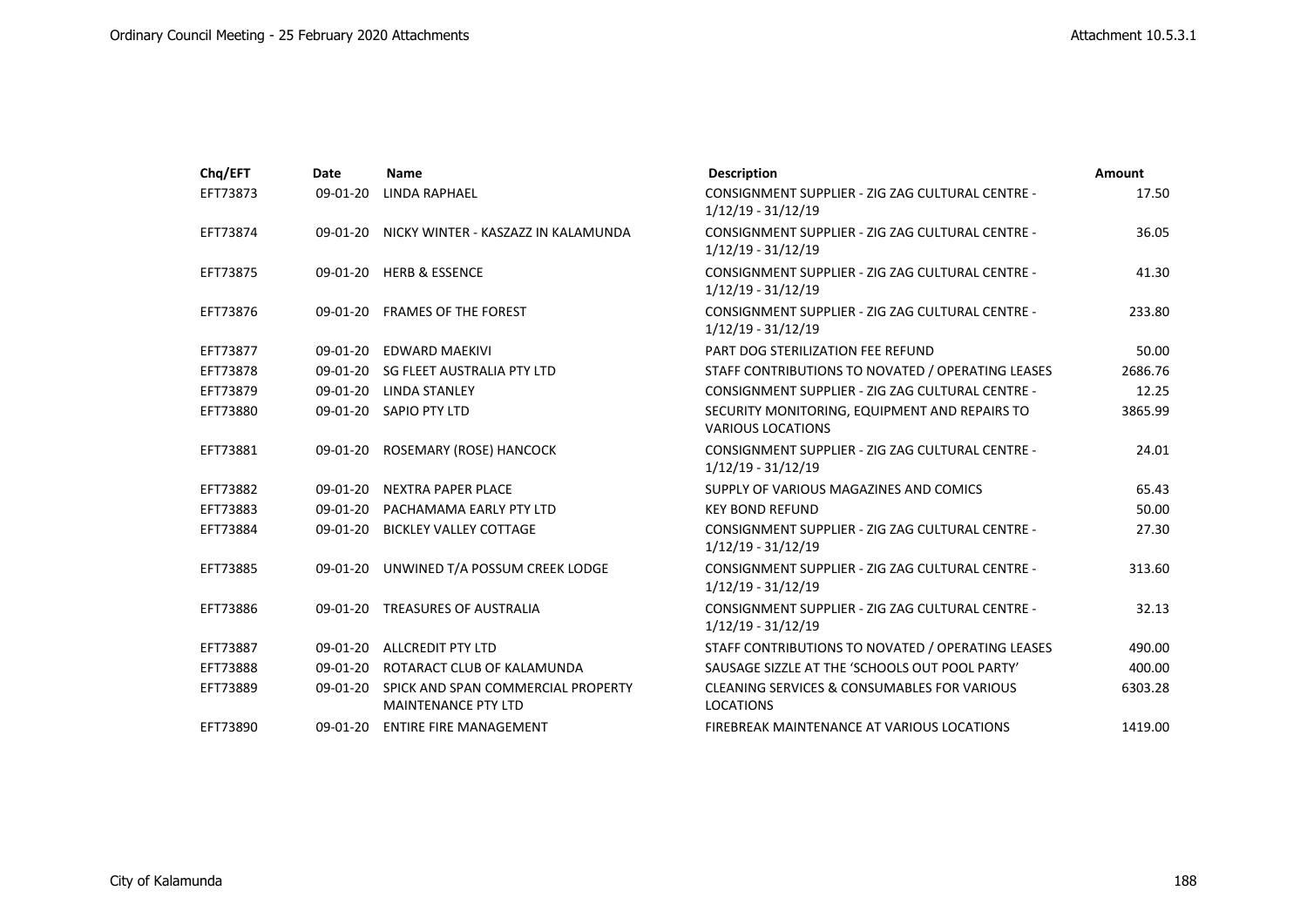| Chq/EFT  | Date           | Name                                        | <b>Description</b>                                                                                                                        | Amount   |
|----------|----------------|---------------------------------------------|-------------------------------------------------------------------------------------------------------------------------------------------|----------|
| EFT73891 | 09-01-20       | SALLY EDMONDS ART                           | CONSIGNMENT SUPPLIER - ZIG ZAG CULTURAL CENTRE -<br>$1/12/19 - 31/12/19$                                                                  | 33.60    |
| EFT73892 | 09-01-20       | NATURES ART FINE CRAFTS                     | CONSIGNMENT SUPPLIER - ZIG ZAG CULTURAL CENTRE -<br>$1/12/19 - 31/12/19$                                                                  | 27.30    |
| EFT73893 |                | 09-01-20 TERRI HILL T/A ABLAZE GLASS STUDIO | CONSIGNMENT SUPPLIER - ZIG ZAG CULTURAL CENTRE -<br>$1/12/19 - 31/12/19$                                                                  | 28.00    |
| EFT73894 | 09-01-20       | DOWSING GROUP PTY LTD                       | SUPPLY & LAY CONCRETE PATHS AT VARIOUS LOCATIONS                                                                                          | 28674.75 |
| EFT73895 |                | 09-01-20 SETS ENTERPRISES                   | PROVIDE ADVANCE FIRST AID FOR 12 X VOLUNTEER FIRE<br><b>FIGHTERS &amp; DRIVE VEHICLES UNDER OPERATIONAL</b><br><b>CONDITIONS TRAINING</b> | 2380.00  |
| EFT73896 |                | 09-01-20 ALASTAIR TAYLOR                    | CONSIGNMENT SUPPLIER - ZIG ZAG CULTURAL CENTRE -<br>$1/12/19 - 31/12/19$                                                                  | 16.24    |
| EFT73897 |                | 09-01-20 SYLVANA DOUGLAS                    | CONSIGNMENT SUPPLIER - ZIG ZAG CULTURAL CENTRE -<br>$1/12/19 - 31/12/19$                                                                  | 16.80    |
| EFT73898 |                | 09-01-20 JACOB J VAN DE WATER               | <b>CROSSOVER REIMBURSEMENT</b>                                                                                                            | 428.00   |
| EFT73899 |                | 09-01-20 PGV ENVIRONMENTAL                  | CAMBRIDGE RESERVE ENVIRONMENTAL REPORT FOLLOWING<br>DBCA COMMENTS(\$15983.00 INC GST)                                                     | 715.00   |
| EFT73900 | 09-01-20       | <b>MARIA SARACENI</b>                       | <b>LEGAL FEES</b>                                                                                                                         | 2134.98  |
| EFT73901 | $09-01-20$     | <b>EMPLOYEECONNECT PTY LTD</b>              | <b>EMPLOYEE CONNECT COSTS DECEMBER 2019</b>                                                                                               | 3166.64  |
| EFT73902 |                | 09-01-20 SERPENTINE SPRING WATER            | SPRING WATER SUPPLIES FOR ZIG ZAG CULTURAL CENTRE                                                                                         | 42.00    |
| EFT73903 | 09-01-20 CROWE |                                             | PROFESSIONAL SERVICES - AUDIT & RISK COMMITTEE<br><b>MEETING - INTERNAL AUDIT</b>                                                         | 2640.00  |
| EFT73904 |                | 09-01-20 RICHARD BARKMAN                    | CONSIGNMENT SUPPLIER - ZIG ZAG CULTURAL CENTRE -<br>$1/12/19 - 31/12/19$                                                                  | 11.13    |
| EFT73905 | 09-01-20       | MAHARI                                      | CONSIGNMENT SUPPLIER - ZIG ZAG CULTURAL CENTRE -<br>$1/12/19 - 31/12/19$                                                                  | 98.00    |
| EFT73906 |                | 09-01-20 WALKINGTWOBYTWO                    | CONSIGNMENT SUPPLIER - ZIG ZAG CULTURAL CENTRE -<br>$1/12/19 - 31/12/19$                                                                  | 13.93    |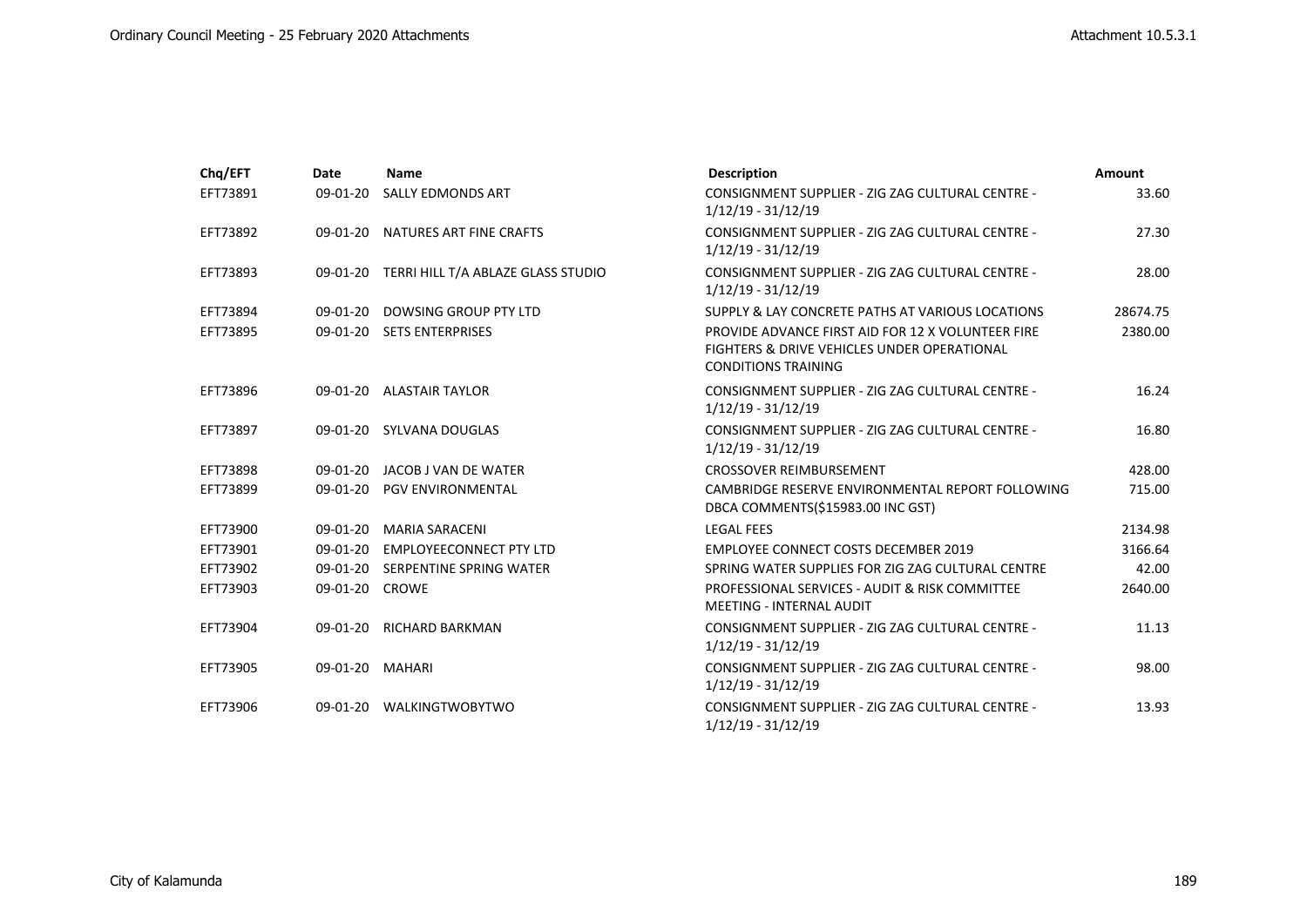| Chq/EFT  | Date     | <b>Name</b>                                   | <b>Description</b>                                                                                                          | Amount   |
|----------|----------|-----------------------------------------------|-----------------------------------------------------------------------------------------------------------------------------|----------|
| EFT73907 | 09-01-20 | INDUSTRIAL RECRUITMENT PARTNERS (IRP) PTY LTD | HIRE OF TEMPORARY STAFF FOR DEPOT / ADMIN                                                                                   | 21700.72 |
| EFT73908 | 09-01-20 | <b>GRACIES CAFE</b>                           | <b>DONATION FOR CHRISTMAS 2019 LUNCH</b>                                                                                    | 250.00   |
| EFT73909 |          | 09-01-20 MY MEDIA INTELLIGENCE PTY LTD        | ANNUAL MEDIA MONITORING SERVICE                                                                                             | 8580.00  |
| EFT73910 |          | 09-01-20 BATSHEVA BERNSTEIN                   | CONSIGNMENT SUPPLIER - ZIG ZAG CULTURAL CENTRE -<br>$1/12/19 - 31/12/19$                                                    | 129.50   |
| EFT73911 | 09-01-20 | <b>BREAK THE BOUNDARY INC</b>                 | SUCCESSFUL FUNDING THROUGH THE COMMUNITY<br>DEVELOPMENT FUNDING PROGRAM ROUND ONE - DECEMBER<br>2019                        | 1000.00  |
| EFT73912 | 09-01-20 | GLEN FLOOD GROUP PTY LTD T/A GFG TEMP ASSIST  | TEMPORARY STAFF OF COORDINATOR & LANDSCAPE<br>ARCHITECT SUPPORT AT VARIOUS LOCATIONS                                        | 16706.44 |
| EFT73913 |          | 09-01-20 PAULINE NICE PHOTOGRAPHY             | CONSIGNMENT SUPPLIER - ZIG ZAG CULTURAL CENTRE -<br>$1/12/19 - 31/12/19$                                                    | 28.00    |
| EFT73914 | 09-01-20 | <b>WATERLOGIC AUSTRALIA PTY LTD</b>           | SUPPLY AND SERVICE OF WATER COOLERS AND BOILERS AT<br><b>VARIOUS LOCATIONS</b>                                              | 675.40   |
| EFT73915 |          | 09-01-20 PURJUS LEATHER                       | CONSIGNMENT SUPPLIER - ZIG ZAG CULTURAL CENTRE -<br>$1/12/19 - 31/12/19$                                                    | 49.00    |
| EFT73916 | 09-01-20 | <b>SARAH CARLTON ART</b>                      | CONSIGNMENT SUPPLIER - ZIG ZAG CULTURAL CENTRE -<br>$1/12/19 - 31/12/19$                                                    | 38.50    |
| EFT73917 | 09-01-20 | NATURE PHOTOGRAPHY BY NATHAN                  | CONSIGNMENT SUPPLIER - ZIG ZAG CULTURAL CENTRE -<br>$1/12/19 - 31/12/19$                                                    | 23.03    |
| EFT73918 |          | 09-01-20 HIRE INTELLIGENCE INTERNATIONAL LTD  | HIRE FEES FOR GIANT ITAB 42 TABLET WITH FLOOR STNAD FOR<br>IOS OR ANDROID - AT FRONT COUNTER PERIOD 05/01/20 -<br>04/02/20" | 1785.96  |
| EFT73919 | 09-01-20 | HIGH WYCOMBE CHRISTMAS PICNIC                 | <b>BOND REFUND FOR THE CHRISTMAS PARTY</b>                                                                                  | 1000.00  |
| EFT73920 | 09-01-20 | <b>BANKSIA CREATIVE</b>                       | CONSIGNMENT SUPPLIER - ZIG ZAG CULTURAL CENTRE -<br>$1/12/19 - 31/12/19$                                                    | 11.20    |
| EFT73921 | 09-01-20 | <b>MADE BY MABEL</b>                          | CONSIGNMENT SUPPLIER - ZIG ZAG CULTURAL CENTRE -<br>$1/12/19 - 31/12/19$                                                    | 28.00    |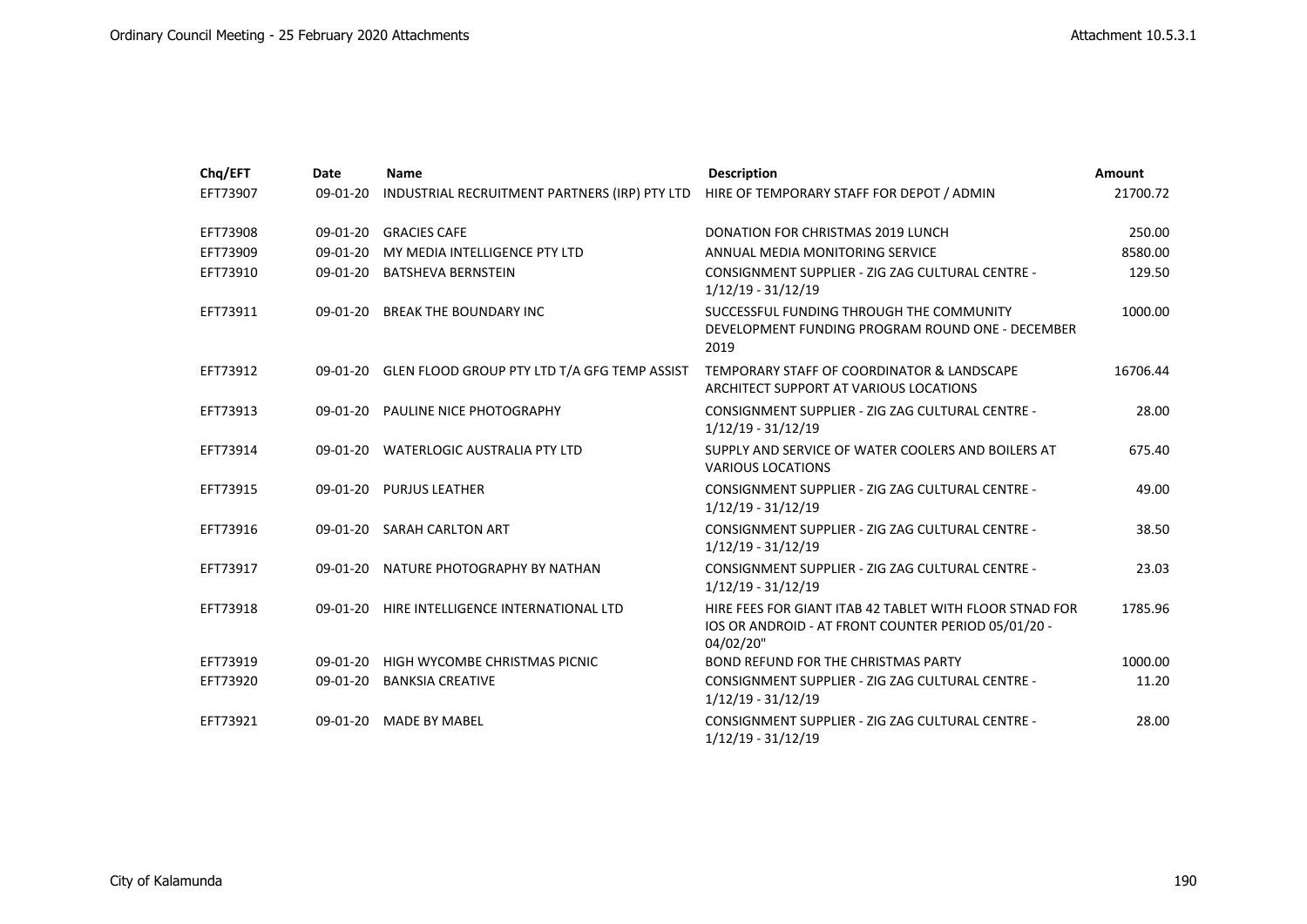| Chq/EFT  | Date       | <b>Name</b>                                                               | <b>Description</b>                                                                                   | <b>Amount</b> |
|----------|------------|---------------------------------------------------------------------------|------------------------------------------------------------------------------------------------------|---------------|
| EFT73922 | 09-01-20   | PULL UP A CHAIR                                                           | <b>GIANT DECKCHAIR HIRE - RED &amp; WHITE - FORRESTFIELD</b><br><b>CAROLS AND MOVIE NIGHT</b>        | 300.00        |
| EFT73923 |            | 09-01-20 MAKE IT SPECIAL                                                  | SUCCESSFUL FUNDING THROUGH THE COMMUNITY<br>DEVELOPMENT FUNDING PROGRAM ROUND ONE - DECEMBER<br>2019 | 500.00        |
| EFT73924 |            | 09-01-20 BEELOO ABORIGINAL CORPORATION                                    | SUCCESSFUL FUNDING THROUGH THE COMMUNITY<br>DEVELOPMENT FUNDING PROGRAM ROUND ONE - DECEMBER<br>2019 | 1000.00       |
| EFT73925 |            | 09-01-20 STACY GARDOLL ART                                                | CONSIGNMENT SUPPLIER - ZIG ZAG CULTURAL CENTRE -<br>$1/12/19 - 31/12/19$                             | 4.83          |
| EFT73926 | 09-01-20   | BE KIDS AUSTRALIA INC                                                     | <b>KEY &amp; HALL BOND REFUND</b>                                                                    | 550.00        |
| EFT73927 | 09-01-20   | DEANNA MARZOLI                                                            | <b>KEY &amp; HALL BOND REFUND</b>                                                                    | 450.00        |
| EFT73928 | 09-01-20   | PERTH GHAZNI                                                              | <b>KEY &amp; HALL BOND REFUND</b>                                                                    | 450.00        |
| EFT73929 | 09-01-20   | <b>RANGE FORD</b>                                                         | <b>VEHICLE REPAIRS</b>                                                                               | 32268.60      |
| EFT73930 | 20-01-20   | <b>LESLEY BOYD</b>                                                        | COUNCILLOR ALLOWANCE - 01/01/20 - 31/01/20                                                           | 2289.99       |
| EFT73931 | 20-01-20   | KATHLEEN (KATHY) RITCHIE                                                  | COUNCILLOR ALLOWANCE - 01/01/20 - 31/01/20                                                           | 2289.99       |
| EFT73932 | 20-01-20   | LISA COOPER                                                               | COUNCILLOR ALLOWANCE - 01/01/20 - 31/01/20                                                           | 2289.99       |
| EFT73933 | 20-01-20   | JOHN GIARDINA                                                             | COUNCILLOR ALLOWANCE - 01/01/20 - 31/01/20                                                           | 2289.99       |
| EFT73934 |            | 20-01-20 GEOFF STALLARD                                                   | COUNCILLOR ALLOWANCE - 01/01/20 - 31/01/20                                                           | 2289.99       |
| EFT73935 |            | 20-01-20 SUSAN (SUE) BILICH                                               | COUNCILLOR ALLOWANCE - 01/01/20 - 31/01/20                                                           | 2289.99       |
| EFT73936 | 20-01-20   | <b>BROOKE O'DONNELL</b>                                                   | COUNCILLOR ALLOWANCE - 01/01/20 - 31/01/20                                                           | 2289.99       |
| EFT73937 | 20-01-20   | <b>MARGARET THOMAS</b>                                                    | COUNCILLOR ALLOWANCE - 01/01/20 - 31/01/20                                                           | 8229.42       |
| EFT73938 | 20-01-20   | DYLAN O'CONNOR                                                            | COUNCILLOR ALLOWANCE - 01/01/20 - 31/01/20                                                           | 3596.83       |
| EFT73939 | 20-01-20   | <b>JANELLE SEWELL</b>                                                     | COUNCILLOR ALLOWANCE - 01/01/20 - 31/01/20                                                           | 2289.99       |
| EFT73940 | 20-01-20   | <b>MARY CANNON</b>                                                        | COUNCILLOR ALLOWANCE - 01/01/20 - 31/01/20                                                           | 2289.99       |
| EFT73941 | 20-01-20   | <b>CAMERON BLAIR</b>                                                      | COUNCILLOR ALLOWANCE - 01/01/20 - 31/01/20                                                           | 2289.99       |
| EFT73942 | 23-01-20   | THE WORKWEAR GROUP PTY LTD                                                | SUPPLY OF UNIFORM FOR VARIOUS STAFF MEMBERS                                                          | 1168.20       |
| EFT73943 | $23-01-20$ | WEX AUSTRALIA PTY LTD - WRIGHT EXPRESS FUEL<br><b>CARDS AUSTRALIA LTD</b> | FUEL - PERIODS ENDING 6/01/20 & 20/01/20                                                             | 3901.26       |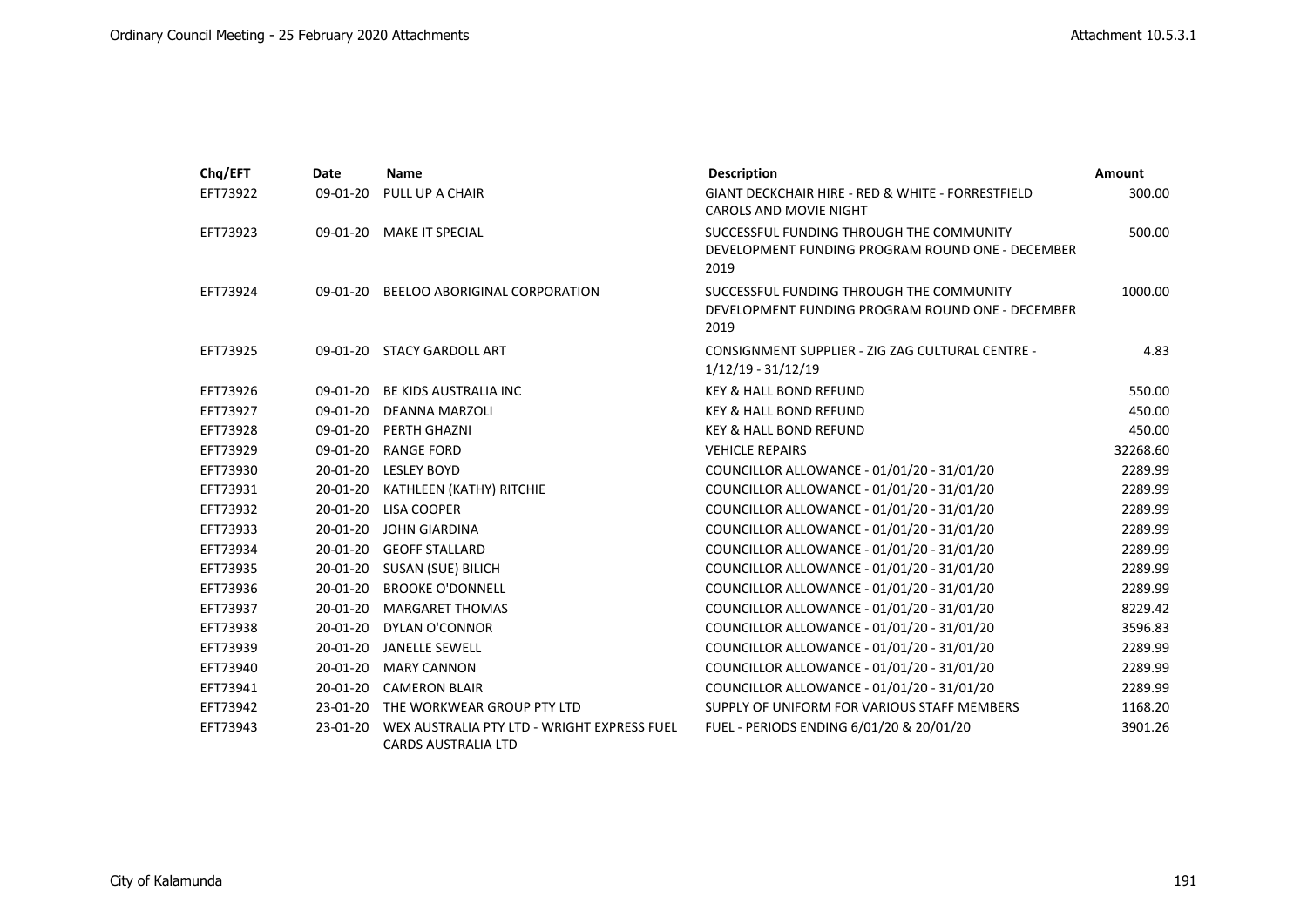| Chq/EFT  | Date     | <b>Name</b>                                          | <b>Description</b>                                                                                            | <b>Amount</b> |
|----------|----------|------------------------------------------------------|---------------------------------------------------------------------------------------------------------------|---------------|
| EFT73944 | 23-01-20 | DVG MIDLAND CITY                                     | PLANT/VEHICLE PARTS                                                                                           | 163.97        |
| EFT73945 |          | 23-01-20 NEVERFAIL SPRINGWATER LTD (KALA LIB)        | BOTTLED WATER SUPPLIES / MAINTENANCE FOR KALAMUNDA<br><b>LIBRARY</b>                                          | 54.60         |
| EFT73946 | 23-01-20 | <b>RICOH AUSTRALIA PTY LTD</b>                       | PHOTOCOPYING CHARGES FOR VARIOUS LOCATIONS                                                                    | 4226.87       |
| EFT73947 | 23-01-20 | <b>DVA FABRICATIONS</b>                              | FURNITURE SUPPLIES FOR KALAMUNDA LIBRARY                                                                      | 1078.00       |
| EFT73948 |          | 23-01-20 AUSTRALIAN TEACHING AIDS PTY LTD            | SUPPLIES FOR STORY TIME KIDS FOR FORRESTFIELD LIBRARY                                                         | 185.35        |
| EFT73949 |          | 23-01-20 IMAGE EMBROIDERY                            | SUPPLY OF UNIFORM FOR VARIOUS STAFF MEMBERS                                                                   | 194.70        |
| EFT73950 |          | 23-01-20 COLLECTOR OF PUBLIC MONIES (CENTRELINK)     | <b>CENTREPAY TRANSACTION FEES</b>                                                                             | 85.80         |
| EFT73951 |          | 23-01-20 12D SOLUTIONS PTY LTD                       | ANNUAL MAINTENANCE ON 12D DONGLE LICENSE 4250 - 1ST<br>JAN 2020 TO 31ST DEC 2020                              | 1980.00       |
| EFT73952 |          | 23-01-20 JOHN HUGHES GROUP                           | <b>NEW VEHICLE SUPPLY</b>                                                                                     | 34684.55      |
| EFT73953 |          | 23-01-20 NEVERFAIL SPRINGWATERLTD (FORRESTFIELD LIB) | BOTTLED WATER SUPPLIES / MAINTENANCE FOR<br><b>FORRESTFIELD LIBRARY</b>                                       | 31.20         |
| EFT73954 | 23-01-20 | AFGRI EQUIPMENT AUSTRALIA PTY LTD                    | PLANT / VEHICLE PARTS                                                                                         | 453.53        |
| EFT73955 |          | 23-01-20 ELEMENT ADVISORY PTY LTD                    | PROFESSIONAL PLANNING SERVICES FOR FORRESTFIELD<br><b>NORTH STRUCTURE PLAN</b>                                | 10583.65      |
| EFT73956 |          | 23-01-20 ID CONSULTING PTY LTD (INFORMED DECISIONS)  | QUARTERLY INVOICE FOR FORECAST.ID, ATLAS.ID, PROFILE.ID<br>ECONOMY.ID SUBSCRIPTION FEE - JANUARY - MARCH 2020 | 10780.00      |
| EFT73957 |          | 23-01-20 ACTIVE GAMES AND ENTERTAINMENT              | <b>GIANT GAMES + SUPERVISOR - MOVIE NIGHTS SUMMER</b><br>SERIES - 17/01/2020 & 24/01/20                       | 1090.00       |
| EFT73958 |          | 23-01-20 VIP CARPET AND UPHOLSTERY CLEANING SERVICE  | CARPET CLEANING AT HARTFIELD PARK RECREATION CENTRE<br><b>CRECHE</b>                                          | 200.00        |
| EFT73959 |          | 23-01-20 TOTALLY WORKWEAR                            | SUPPLY OF PROTECTIVE CLOTHING                                                                                 | 614.92        |
| EFT73960 |          | 23-01-20 SCOTT PRINT                                 | PRINTING OF VERGES SURVEY                                                                                     | 1656.60       |
| EFT73961 |          | 23-01-20 JACQUELINE BAXTER COCKS                     | CONSIGNMENT SUPPLIER - ZIG ZAG CULTURAL CENTRE -<br>$1/12/19 - 31/12/19$                                      | 10.00         |
| EFT73962 |          | 23-01-20 JACQUELYN SCOTT                             | DOG STERILIZATION REFUND                                                                                      | 50.00         |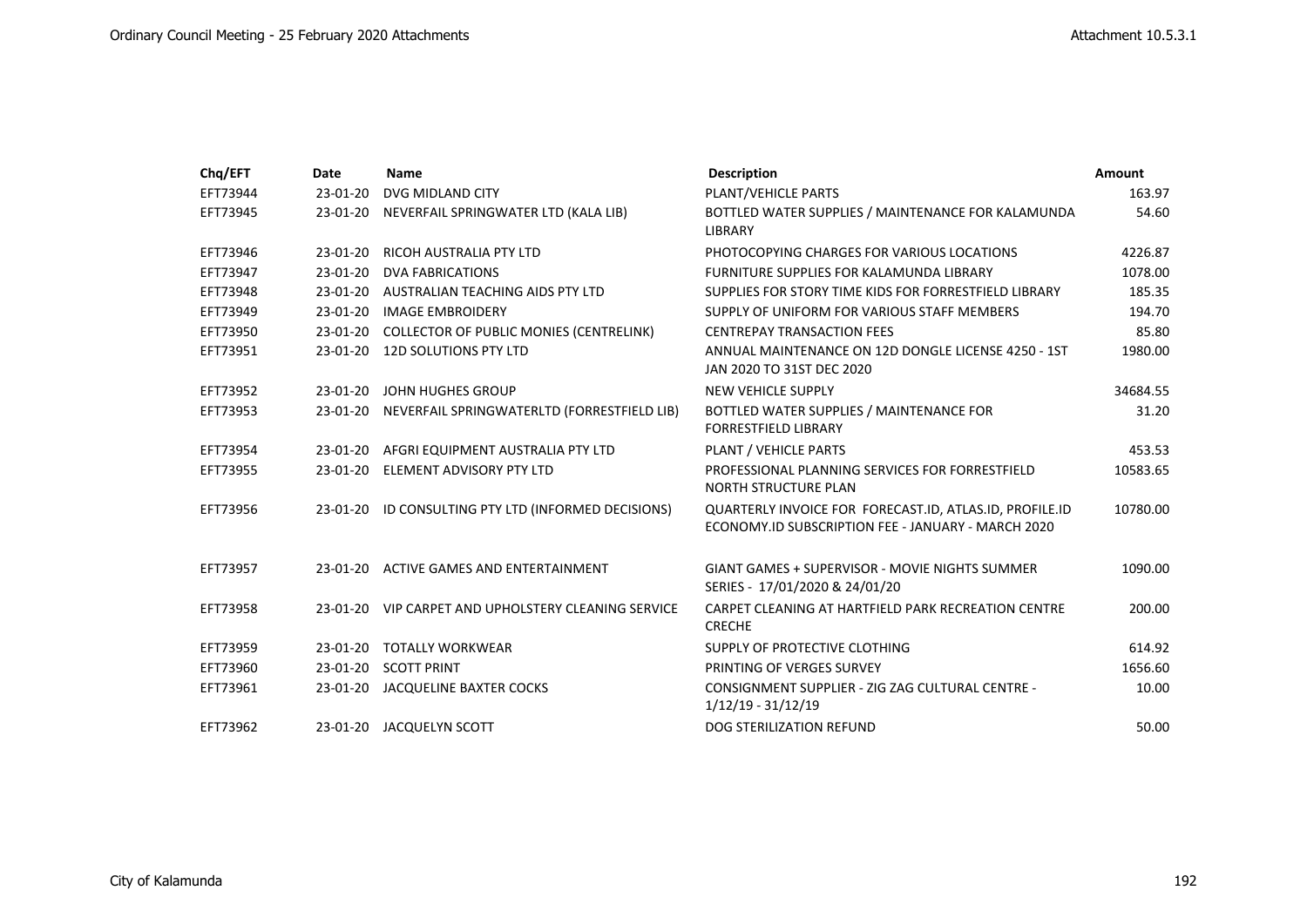| Chq/EFT  | Date     | <b>Name</b>                                             | <b>Description</b>                                                                                | <b>Amount</b> |
|----------|----------|---------------------------------------------------------|---------------------------------------------------------------------------------------------------|---------------|
| EFT73963 | 23-01-20 | SPECTRUM ARTS                                           | SALE OF ARTWORK - KALAMUNDA ARTROOMS OPEN STUDIOS<br>CLOSE TO HOME EXHIBITION 21/12/19 - 05/01/20 | 385.00        |
| EFT73964 |          | 23-01-20 NELLY P BARR                                   | PEOPLE'S CHOICE AWARD - SENIOR RESIDENT ART EXHIBITION<br>2019 - REIMAGINED                       | 150.00        |
| EFT73965 |          | 23-01-20 AUSTRALIAN SERVICES UNION                      | <b>PAYROLL DEDUCTIONS</b>                                                                         | 71.70         |
| EFT73966 | 23-01-20 | CITY OF KALAMUNDA STAFF SOCIAL CLUB                     | <b>PAYROLL DEDUCTIONS</b>                                                                         | 120.00        |
| EFT73967 | 23-01-20 | <b>CHILD SUPPORT AGENCY</b>                             | <b>PAYROLL DEDUCTIONS</b>                                                                         | 1013.38       |
| EFT73968 |          | 23-01-20 AUSTRALIA POST                                 | POSTAL EXPENSES / COUNTER BILLPAY TRANSACTION FEES                                                | 2772.46       |
| EFT73969 |          | 23-01-20 BUNNINGS BUILDING SUPPLIES                     | HARDWARE SUPPLIES FOR VARIOUS LOCATIONS                                                           | 1000.38       |
| EFT73970 |          | 23-01-20 COATES HIRE OPERATIONS PTY LTD                 | PLANT / EQUIPMENT HIRE                                                                            | 575.45        |
| EFT73971 |          | 23-01-20 NAPA - A DIVISION OF GPC ASIA PACIFIC PTY LTD  | PLANT / VEHICLE PARTS                                                                             | 926.24        |
| EFT73972 |          | 23-01-20 FORPARK PTY LTD                                | PLAY GROUND EQUIPMENT REPAIRS / MAINTENANCE FOR<br><b>VARIOUS LOCATIONS</b>                       | 1529.88       |
| EFT73973 | 23-01-20 | KALAMUNDA AUTO ELECTRICS                                | PLANT / VEHICLE PARTS                                                                             | 3043.70       |
| EFT73974 |          | 23-01-20 KALAMUNDA TOYOTA                               | <b>NEW VEHICLE SUPPLY</b>                                                                         | 23365.10      |
| EFT73975 | 23-01-20 | <b>MAXWELL ROBINSON &amp; PHELPS PEST</b><br>MANAGEMENT | PEST CONTROL SERVICES AT VARIOUS LOCATIONS                                                        | 7535.00       |
| EFT73976 | 23-01-20 | CLEANAWAY                                               | WASTE / RECYCLING & BULK BIN DISPOSAL SERVICES FEES                                               | 289909.20     |
| EFT73977 |          | 23-01-20 LANDGATE - VALUATIONS                          | <b>GROSS RENTAL VALUATION FEES FOR VARIOUS LOCATIONS</b>                                          | 598.05        |
| EFT73978 |          | 23-01-20 WALKERS HARDWARE (MITRE 10)                    | <b>HARDWARE SUPPLIES</b>                                                                          | 83.82         |
| EFT73979 |          | 23-01-20 ECHO NEWSPAPER                                 | ADVERTISING FOR VARIOUS JOBS / EVENTS                                                             | 2750.00       |
| EFT73980 |          | 23-01-20 MCKAY EARTHMOVING PTY LTD                      | PLANT EQUIPMENT AND OPERATOR HIRE FOR VARIOUS<br><b>LOCATIONS</b>                                 | 7604.85       |
| EFT73981 | 23-01-20 | EASTERN METROPOLITAN REGIONAL COUNCIL<br>(EMRC)         | DOMESTIC / WASTE CHARGES - RED HILL TIP, MATTRESS &<br><b>TIMBER DISPOSAL FEES</b>                | 409068.41     |
| EFT73982 |          | 23-01-20 ZIPFORM PTY LTD                                | PRODUCTION OF 4TH AND FINAL INSTALMENT NOTICES FOR<br>2019/20                                     | 3180.56       |
| EFT73983 |          | 23-01-20 VODAFONE HUTCHISON AUSTRALIA PTY LTD           | COMMUNICATION EXPENSES FOR EMERGENCY SERVICES -<br>JANUARY 2020                                   | 451.35        |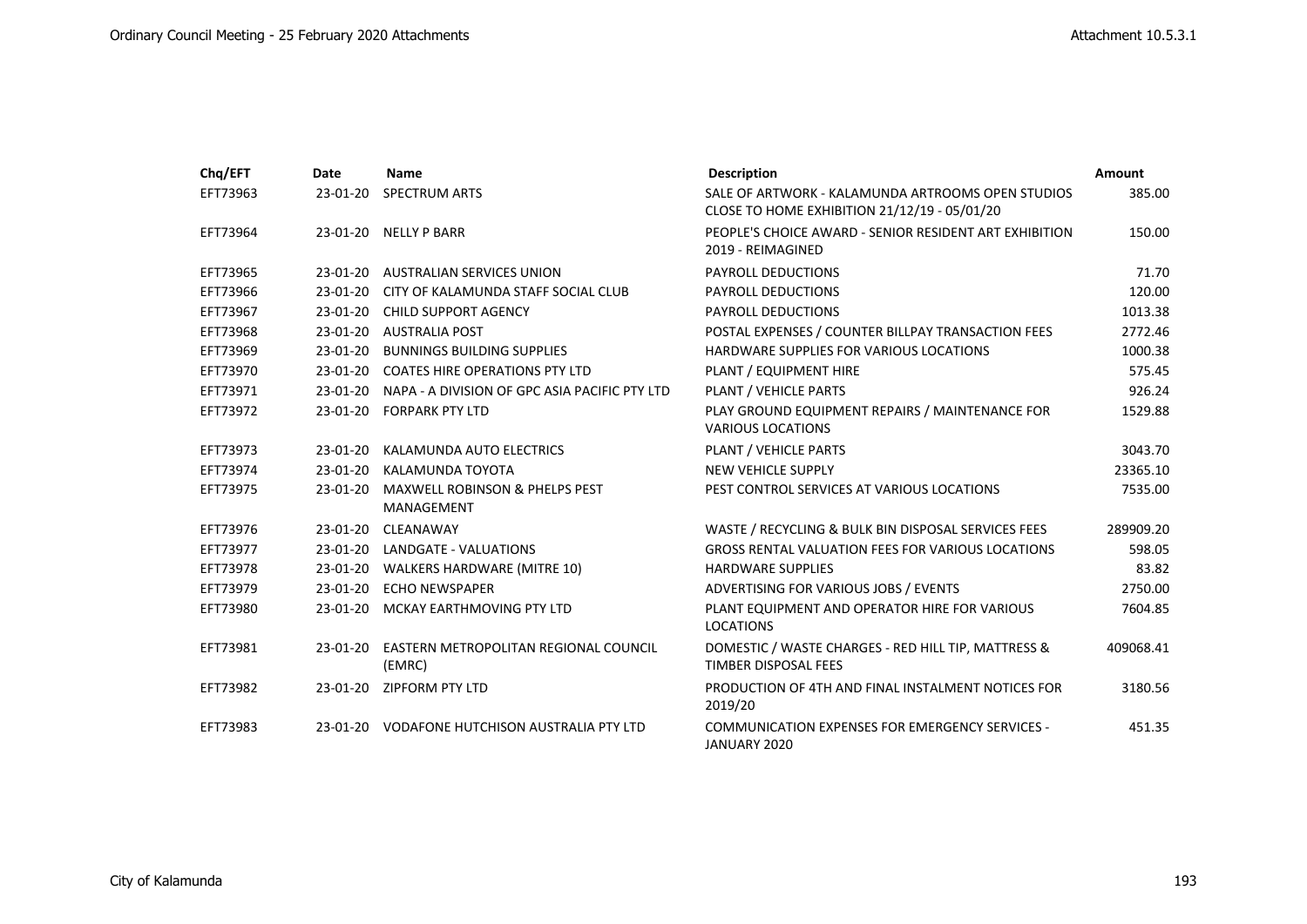| Chq/EFT  | Date           | <b>Name</b>                                                   | <b>Description</b>                                                                | Amount    |
|----------|----------------|---------------------------------------------------------------|-----------------------------------------------------------------------------------|-----------|
| EFT73984 | 23-01-20       | <b>FASTA COURIERS</b>                                         | COURIER FEES W/E 31/12/19 & 15/01/20                                              | 550.28    |
| EFT73985 |                | 23-01-20 THE WATERSHED WATER SYSTEMS                          | <b>RETICULATION PARTS FOR VARIOUS RESERVES</b>                                    | 3947.89   |
| EFT73986 | 23-01-20 RAECO |                                                               | STATIONERY / OFFICE SUPPLIES FOR KALAMUNDA LIBRARY                                | 223.07    |
| EFT73987 |                | 23-01-20 MCINTOSH & SON                                       | PLANT / VEHICLE PARTS                                                             | 618.87    |
| EFT73988 |                | 23-01-20 ALSCO LINEN SERVICE                                  | LINEN HIRE / LAUNDRY SERVICES / CLEANING SUPPLIES                                 | 1024.30   |
| EFT73989 |                | 23-01-20 BRADOCK PODIATRY SERVICES PTY LTD                    | PODIATRY SERVICES AT JACK HEALEY CENTRE                                           | 548.20    |
| EFT73990 |                | 23-01-20 KALA BOB KATS PTY LTD                                | PLANT EQUIPMENT AND OPERATOR HIRE FOR VARIOUS<br><b>LOCATIONS</b>                 | 3410.00   |
| EFT73991 |                | 23-01-20 SYNERGY                                              | <b>POWER CHARGES</b>                                                              | 131382.40 |
| EFT73992 |                | 23-01-20 ALINTA ENERGY                                        | <b>GAS CHARGES</b>                                                                | 15.25     |
| EFT73993 |                | 23-01-20 STEWART & HEATON CLOTHING CO PTY LTD                 | FIRE PROTECTION WEAR / SUPPLIES                                                   | 176.57    |
| EFT73994 |                | 23-01-20 LGIS LIABILITY SCHEME                                | REIMBURSE LGIS FOR OVERPAYMENT ON CLAIM LI0058669                                 | 1017.00   |
| EFT73995 |                | 23-01-20 SPLENDID ENTERPRISES PTY LTD T/A SOILS AINT<br>SOILS | <b>GARDEN / RESERVE SUPPLIES</b>                                                  | 873.00    |
| EFT73996 | 23-01-20       | <b>GRONBEK SECURITY</b>                                       | SECURITY KEY SERVICES TO VARIOUS LOCATIONS                                        | 4389.16   |
| EFT73997 |                | 23-01-20 GRIMES CONTRACTING PTY LTD                           | FENCE REPAIRS AT 2 LOCATIONS                                                      | 1036.81   |
| EFT73998 |                | 23-01-20 COCKBURN CEMENT                                      | ROAD / FOOTPATH MATERIALS                                                         | 1064.54   |
| EFT73999 |                | 23-01-20 KENNEDYS TREE SERVICES                               | TREE REMOVAL / UNDER POWERLINE PRUNING FOR VARIOUS<br><b>LOCATIONS</b>            | 1086.25   |
| EFT74000 |                | 23-01-20 WA LIMESTONE COMPANY                                 | ROAD MATERIALS FOR VARIOUS LOCATIONS                                              | 1255.61   |
| EFT74001 |                | 23-01-20 WESTSIDE FIRE SERVICES                               | TESTING AND INSPECTION OF FIRE EQUIPMENT / SUPPLIES AT<br>ZIG ZAG CULTURAL CENTRE | 381.98    |
| EFT74002 |                | 23-01-20 WINC AUSTRALIA PTY LTD                               | STATIONERY / OFFICE SUPPLIES                                                      | 198.55    |
| EFT74003 |                | 23-01-20 KALAMUNDA STATE EMERGENCY SERVICE (SES)              | REIMBURSEMENT - GOODS AND SERVICES                                                | 2008.24   |
| EFT74004 | 23-01-20       | MILPRO WA (INCORPORATING HILL TOP TROPHIES)                   | SUPPLY OF NAME BADGES FOR VARIOUS STAFF                                           | 30.25     |
| EFT74005 | 23-01-20       | BLADON WA PTY LTD                                             | <b>MEMORABILIA SUPPLIES</b>                                                       | 3338.50   |
| EFT74006 |                | 23-01-20 BUCHER MUNICIPAL PTY LTD                             | PLANT / VEHICLE PARTS                                                             | 1233.61   |
| EFT74007 |                | 23-01-20 LO-GO APPOINTMENTS                                   | HIRE OF TEMPORARY STAFF FOR DEPOT / ADMIN                                         | 1646.35   |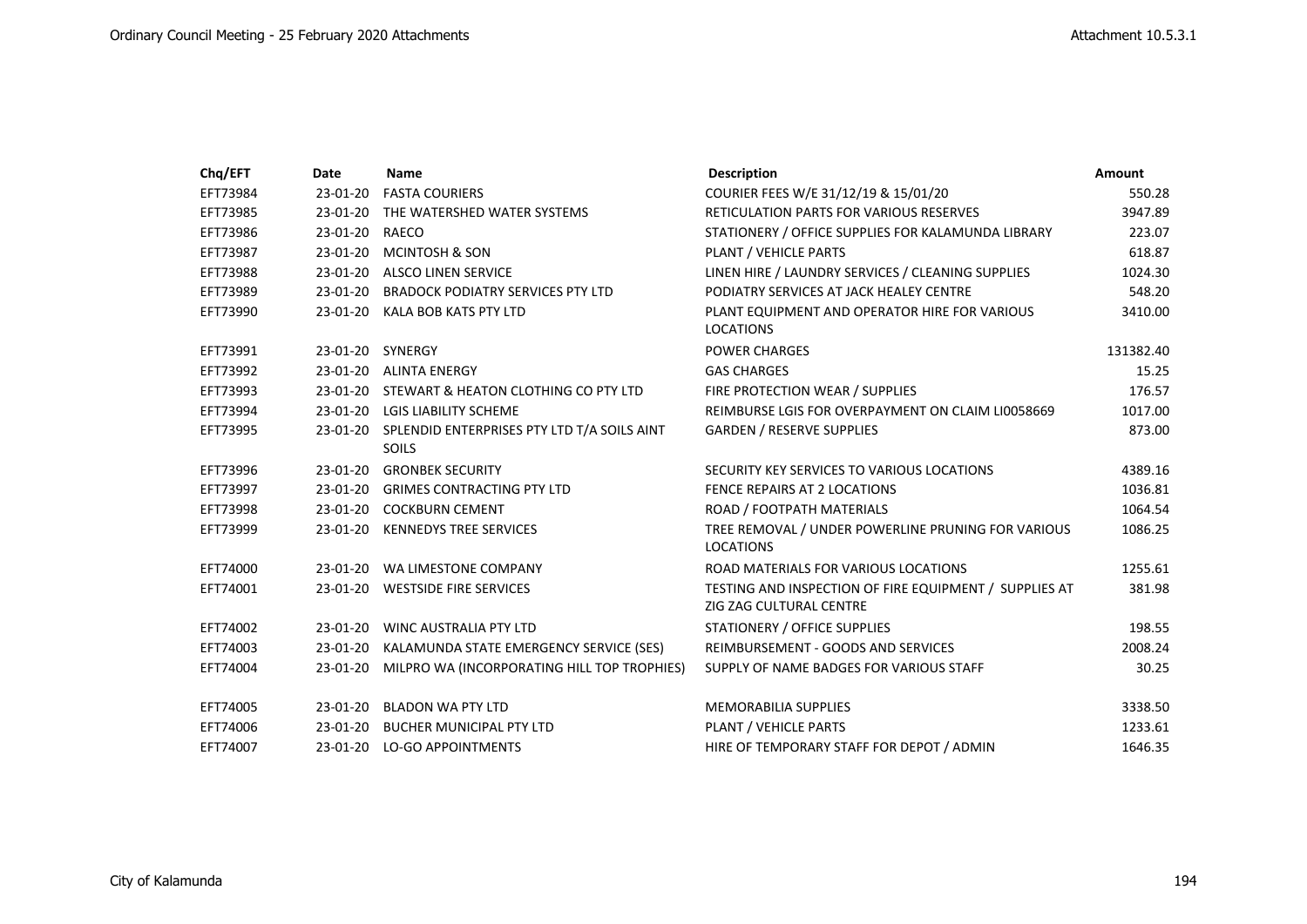| Chq/EFT  | Date       | <b>Name</b>                                                        | <b>Description</b>                                                                                                                     | <b>Amount</b> |
|----------|------------|--------------------------------------------------------------------|----------------------------------------------------------------------------------------------------------------------------------------|---------------|
| EFT74008 | 23-01-20   | BRIDGESTONE AUSTRALIA LTD                                          | PLANT / VEHICLE PARTS                                                                                                                  | 270.90        |
| EFT74009 | 23-01-20   | J BLACKWOOD & SON LIMITED                                          | PROTECTIVE WEAR / SUPPLIES                                                                                                             | 1590.51       |
| EFT74010 |            | 23-01-20 EASTERN HILLS SAWS AND MOWERS                             | PLANT / VEHICLE PARTS                                                                                                                  | 818.30        |
| EFT74011 | 23-01-20   | AIR LIQUIDE WA PTY LTD                                             | SUPPLY OF GAS CYLINDER REFILLS AND RENTAL FEES                                                                                         | 178.12        |
| EFT74012 | 23-01-20   | <b>BOLLIG DESIGN GROUP</b>                                         | ARCHITECTURAL SERVICES FOR THE PREPARATION OF<br>CONCEPT DESIGNS AND COST ESTIMATES FOR THE EXPANSION<br>OF THE RAY OWEN SPORTS CENTRE | 6974.00       |
| EFT74013 |            | 23-01-20 CRABBS KALAMUNDA (IGA)                                    | <b>GROCERY SUPPLIES FOR VARIOUS FUNCTIONS</b>                                                                                          | 104.82        |
| EFT74014 |            | 23-01-20 KALAMUNDA DISTRICTS HOCKEY CLUB (INC)                     | CONTRIBUTION TOWARDS THE FEASIBILITY STUDY INTO THE<br>NEED & SUSTAINABILITY OF AN ARTIFICAL HOCKEY TURF AT<br><b>HARTFIELD PARK</b>   | 12750.00      |
| EFT74015 | 23-01-20   | KALAMUNDA VOLUNTEER BUSHFIRE BRIGADE                               | REIMBURSEMENT COSTS FOR VOLUNTEER BUSHFIRE BRIGADE<br>& HAZARD REDUCTION BURNS REIMBURSEMENTS                                          | 9235.43       |
| EFT74016 |            | 23-01-20 OCE CORPORATE PTY LTD - OFFICE CLEANING<br><b>EXPERTS</b> | <b>CLEANING SERVICES / CONSUMABLES FOR VARIOUS</b><br><b>LOCATIONS</b>                                                                 | 9183.76       |
| EFT74017 |            | 23-01-20 WATTLE GROVE VETERINARY HOSPITAL                          | <b>VETERINARY FEES</b>                                                                                                                 | 85.00         |
| EFT74018 |            | 23-01-20 CAT WELFARE SOCIETY INC                                   | CAT HAVEN REHOMING OF UNCLAIMED CATS FROM THE<br><b>CITYS POUND</b>                                                                    | 88.00         |
| EFT74019 |            | 23-01-20 WATTLEUP TRACTORS                                         | <b>PLANT PARTS</b>                                                                                                                     | 195.45        |
| EFT74020 | 23-01-20   | LANDMARK OPERATIONS LTD                                            | <b>CHEMICALS &amp; SUPPLIES</b>                                                                                                        | 2180.64       |
| EFT74021 |            | 23-01-20 THE HONDA SHOP                                            | PLANT / VEHICLE PARTS                                                                                                                  | 25.93         |
| EFT74022 |            | 23-01-20 ST JOHN AMBULANCE AUSTRALIA (WA) INC                      | EVENTS MEDICS TO ATTEND THE 2019 CHRISTMAS FESTIVAL<br><b>CAROLS AND MOVIE NIGHT</b>                                                   | 352.00        |
| EFT74023 |            | 23-01-20 RAC BUSINESS WISE                                         | ROADSIDE ASSISTANT                                                                                                                     | 366.00        |
| EFT74024 |            | 23-01-20 D & E PARKER T/A LAWN DOCTOR                              | LAWN SERVICES FOR VARIOUS LOCATIONS                                                                                                    | 4774.00       |
| EFT74025 |            | 23-01-20 SWAN EVENT HIRE                                           | EQUIPMENT HIRE FOR THANK A VOLUNTEER DAY                                                                                               | 4291.45       |
| EFT74026 | $23-01-20$ | <b>TOTAL EDEN PTY LTD</b>                                          | SITE PREPARATION FOR INSTALLATION OF TURF AT<br><b>WOODLUPINE</b>                                                                      | 41272.00      |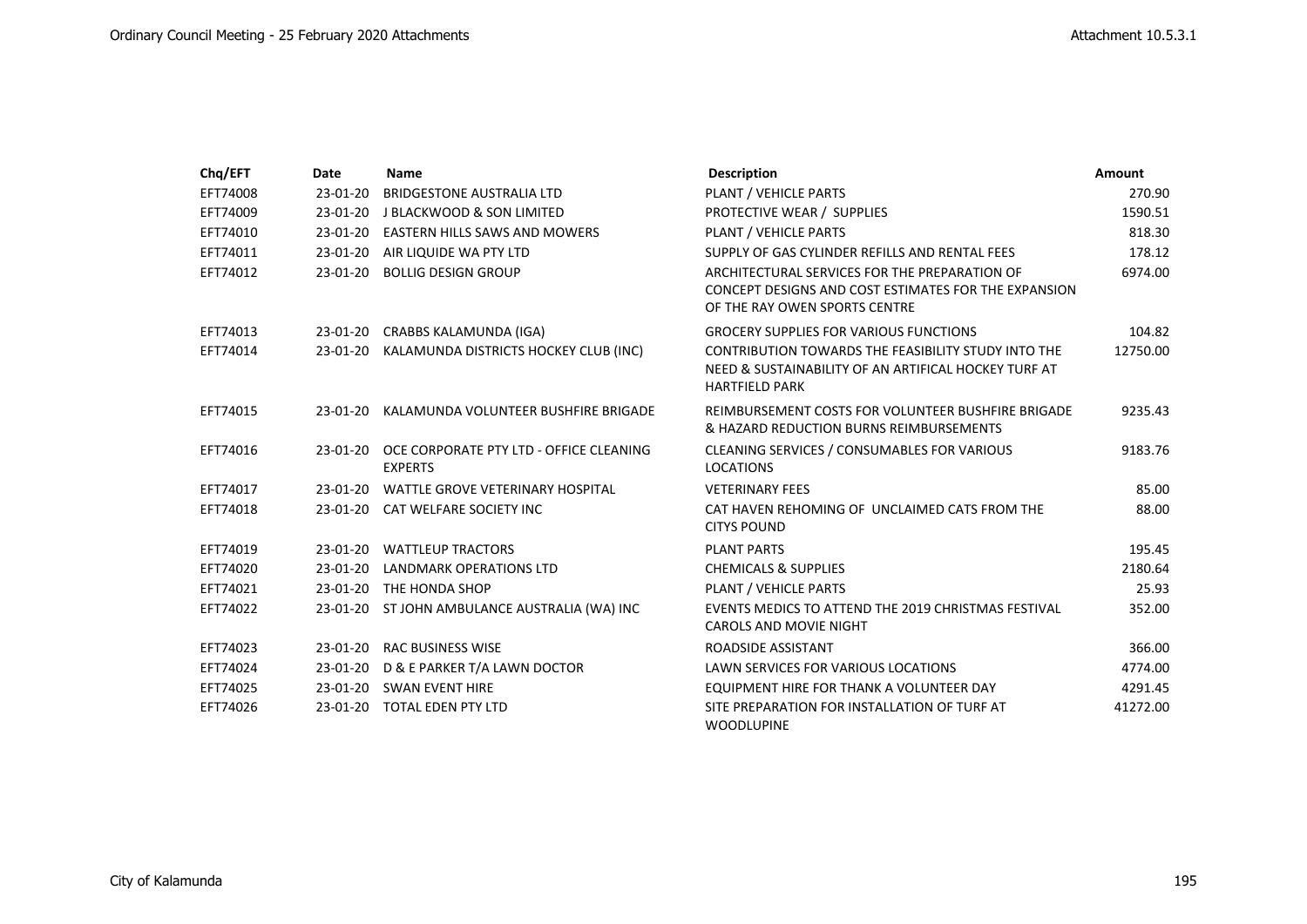| Chq/EFT  | Date     | <b>Name</b>                                                                           | <b>Description</b>                                                                         | Amount   |
|----------|----------|---------------------------------------------------------------------------------------|--------------------------------------------------------------------------------------------|----------|
| EFT74027 | 23-01-20 | <b>HAWLEY'S BOBCAT SERVICE</b>                                                        | PLANT EQUIPMENT AND OPERATOR HIRE FOR VARIOUS<br><b>LOCATIONS</b>                          | 6535.05  |
| EFT74028 | 23-01-20 | DEPARTMENT OF LOCAL GOVERNMENT, SPORTS &<br><b>CULTURAL INDUSTRIES</b>                | DEPOSIT FOR BICKLEY RECREATION CAMP - YOUTH ACTION<br>KALAMUNDA TEAM BUILDING DAY 30/01/20 | 1080.00  |
| EFT74029 | 23-01-20 | WA HINO SALES & SERVICE                                                               | <b>PLANT / VEHICLE PARTS</b>                                                               | 1554.59  |
| EFT74030 |          | 23-01-20 ACCESS ICON PTY LTD T/A CASCADA                                              | DRAINAGE SUPPLIES FOR VARIOUS LOCATIONS                                                    | 5131.01  |
| EFT74031 |          | 23-01-20 AMEREX FIRE (WA) (E FIRE AND SAFETY)                                         | FIRE EQUIPMENT MAINTENANCE FOR KALAMUNDA<br>PERFORMING ARTS CENTRE                         | 330.00   |
| EFT74032 |          | 23-01-20 B & J CATALANO PTY LTD                                                       | ROAD MATERIALS FOR VARIOUS LOCATIONS                                                       | 5638.29  |
| EFT74033 | 23-01-20 | BUILDING COMMISSION - DEPARTMENT OF MINES,<br><b>INDUSTRY REGULATION &amp; SAFETY</b> | <b>BUILDING LEVY - DECEMBER 2019</b>                                                       | 10916.25 |
| EFT74034 | 23-01-20 | INSTITUTE OF PUBLIC WORKS ENGINEERING<br><b>AUSTRALIA WA</b>                          | CORPORATE MEMBERSHIP OF IPWEA LEVEL 2 FOR 2 STAFF<br>MEMBERS 1/09/19 - 30/12/20            | 3333.33  |
| EFT74035 |          | 23-01-20 WA BLUEMETAL                                                                 | ROAD MATERIALS SUPPLIES FOR VARIOUS LOCATIONS                                              | 1395.02  |
| EFT74036 |          | 23-01-20 HAYS SPECIALIST RECRUITMENT (AUSTRALIA) PTY<br><b>LTD</b>                    | HIRE OF TEMPORARY STAFF FOR ADMIN / DEPOT                                                  | 2637.64  |
| EFT74037 | 23-01-20 | ENGIE MECHANICAL SERVICES AUSTRALIA PTY LTD                                           | AIRCONDITIONING MAINTENANCE / REPAIRS FOR<br>KALAMUNDA BOWLS CLUB                          | 195.25   |
| EFT74038 |          | 23-01-20 STEPHEN G COTTERELL                                                          | <b>RATES REFUND</b>                                                                        | 158.18   |
| EFT74039 |          | 23-01-20 QUICK CORPORATE AUST PTY LTD                                                 | <b>STATIONERY &amp; OFFICE SUPPLIES</b>                                                    | 2328.82  |
| EFT74040 |          | 23-01-20 A KAPPELLA MUNDA                                                             | PERFORMANCE AT FORRESTFIELD CAROLS AND MOVIE NIGHT                                         | 400.00   |
| EFT74041 |          | 23-01-20 WEST AUSTRALIAN NEWSPAPERS HOLDINGS LTD                                      | <b>EXHIBITION PROMOTION ADVERTISING</b>                                                    | 588.10   |
| EFT74042 |          | 23-01-20 WREN OIL                                                                     | WASTE OIL RECYCLING - DISPOSAL FEES                                                        | 16.50    |
| EFT74043 |          | 23-01-20 PETER CLARK - PIANO TUNER                                                    | MAINTENANCE / REPAIRS TO PIANOS FOR EMILY GUNSON<br>PERFORMANCE                            | 350.00   |
| EFT74044 |          | 23-01-20 BOC LIMITED                                                                  | SUPPLY OF GAS BOTTLES                                                                      | 22.96    |
| EFT74045 |          | 23-01-20 PARKERS YELLOWMETAL PTY LTD T/A METAL<br><b>WORKS PERTH</b>                  | <b>BOLLARD REPAIRS / MAINTENANCE</b>                                                       | 2233.00  |
| EFT74046 |          | 23-01-20 REPEAT PLASTICS (WA)                                                         | SUPPLIES OF RECYCLED PLASTIC PRODUCTS                                                      | 3801.59  |
|          |          |                                                                                       |                                                                                            |          |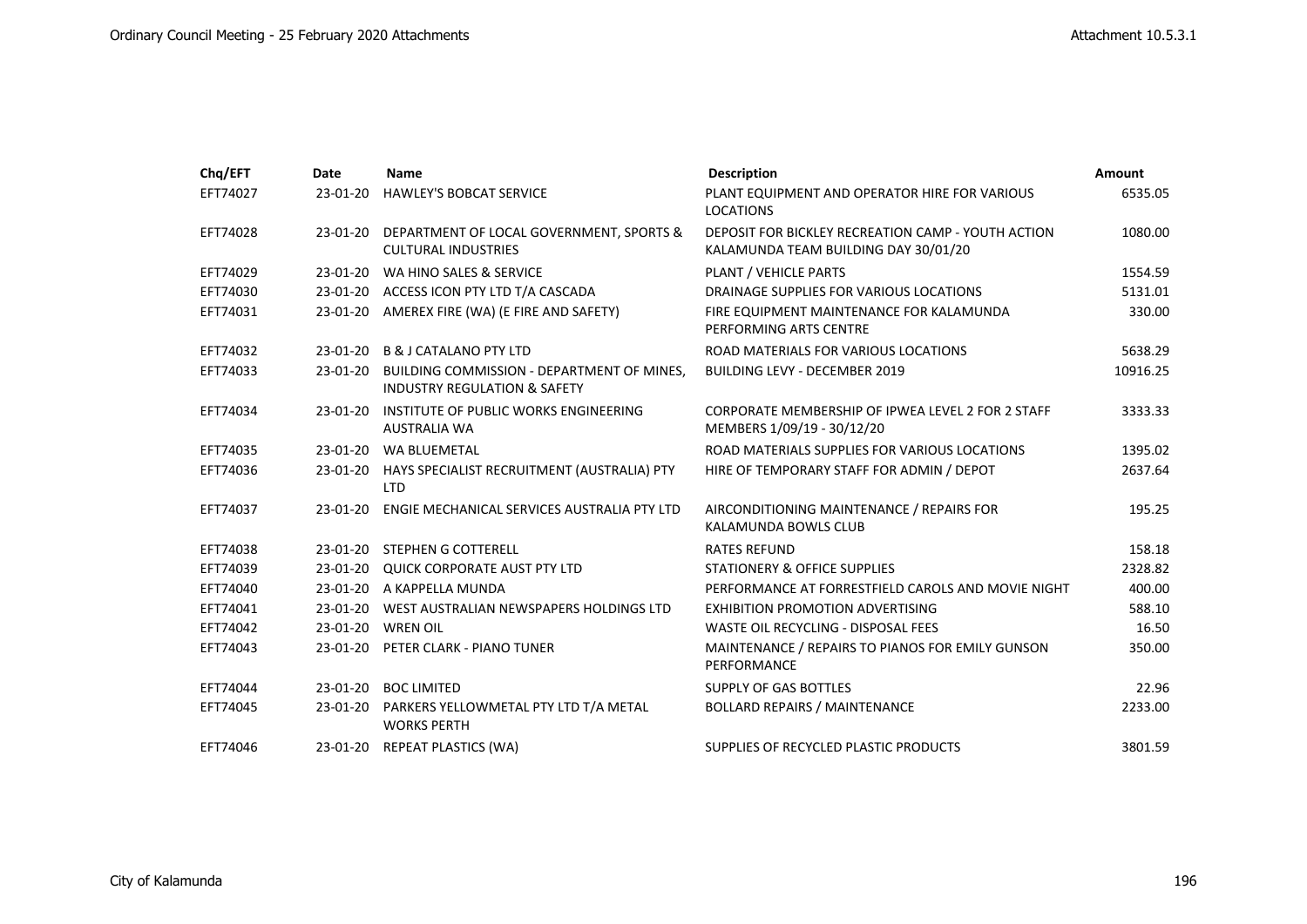| Chq/EFT  | Date            | <b>Name</b>                                                    | <b>Description</b>                                                                                                              | <b>Amount</b> |
|----------|-----------------|----------------------------------------------------------------|---------------------------------------------------------------------------------------------------------------------------------|---------------|
| EFT74047 | 23-01-20        | PAV SALES & INSTALLATION                                       | HIRE & OPERATION OF VIDEO EQUIPMENT                                                                                             | 198.00        |
| EFT74048 | 23-01-20        | <b>G FORCE PRINTING</b>                                        | SUPPLY OF PRINTED STATIONERY STOCK                                                                                              | 1310.98       |
| EFT74049 | 23-01-20 T-QUIP |                                                                | PLANT / VEHICLE PARTS                                                                                                           | 141.10        |
| EFT74050 |                 | 23-01-20 SWAN TOWING SERVICE PTY LTD                           | <b>TOWING SERVICES</b>                                                                                                          | 231.00        |
| EFT74051 |                 | 23-01-20 HYDROQUIP PUMPS                                       | REMOVE INJECTION PIPE AND PERFORM CCTV CAMERA<br>INSPECTION OF BORE AT HARTFIELD LAKES INJECTION                                | 4317.50       |
| EFT74052 |                 | 23-01-20 ASLAB PTY LTD                                         | SOIL TESTING AND REPORT                                                                                                         | 15983.00      |
| EFT74053 | 23-01-20        | KING OF CASTLES - PETER DUNCALF                                | HIRE OF JUMPING CASTLES                                                                                                         | 230.00        |
| EFT74054 |                 | 23-01-20 ACROMAT                                               | <b>GYM EQUIPMENT SUPPLIES</b>                                                                                                   | 512.05        |
| EFT74055 |                 | 23-01-20 DDLS AUSTRALIA PTY LTD                                | REGISTRATION FOR STAFF TO ATTEND MICROSOFT TRAINING<br><b>COURSE</b>                                                            | 1716.00       |
| EFT74056 |                 | 23-01-20 DIRECT TRADES SUPPLY PTY LTD                          | <b>HARDWARE SUPPLIES</b>                                                                                                        | 893.65        |
| EFT74057 |                 | 23-01-20 STRATAGREEN                                           | <b>GARDEN / RESERVE SUPPLIES</b>                                                                                                | 685.17        |
| EFT74058 | 23-01-20        | OFFICEWORKS SUPERSTORES PTY LTD                                | OFFICE SUPPLIES / STATIONERY                                                                                                    | 2238.56       |
| EFT74059 |                 | 23-01-20 VERMEER (WA & NT)                                     | PLANT / VEHICLE PARTS                                                                                                           | 155.36        |
| EFT74060 | 23-01-20        | <b>MAYDAY EARTHMOVING</b>                                      | PLANT AND EQUIPMENT HIRE                                                                                                        | 4290.00       |
| EFT74061 | 23-01-20        | <b>GAIL DOUST KEIRLE</b>                                       | SALE OF ARTWORK - KALAMUNDA ARTROOMS OPEN STUDIOS<br><b>CLOSE TO HOME EXHIBITION</b>                                            | 1050.00       |
| EFT74062 |                 | 23-01-20 ELECTRICITY NETWORKS CORP T/A WESTERN<br><b>POWER</b> | STREET LIGHT INSTALLATION & APPLICATION AT 2 VARIOUS<br><b>LOCATIONS</b>                                                        | 3179.00       |
| EFT74063 | 23-01-20        | <b>WOOLWORTHS GROUP LIMITED</b>                                | <b>GROCERY SUPPLIES FOR VARIOUS FUNCTIONS</b>                                                                                   | 855.41        |
| EFT74064 | 23-01-20        | <b>GLENDA DAWN CHARLTON (PODIATRY)</b>                         | PODIATRY SERVICES AT JACK HEALEY CENTRE                                                                                         | 2272.97       |
| EFT74065 | 23-01-20        | WEBSITE WEED & PEST PTY LTD                                    | WEED CONTROL AT VARIOUS LOCATIONS                                                                                               | 7920.00       |
| EFT74066 | 23-01-20        | JACKSON MCDONALD LAWYERS                                       | <b>LEGAL EXPENSES</b>                                                                                                           | 1611.01       |
| EFT74067 | 23-01-20        | PETER HUMPHREYS & CHRISTINE M PROCTOR                          | <b>RATES REFUND</b>                                                                                                             | 274.35        |
| EFT74068 |                 | 23-01-20 THE PERTH MINT AUSTRALIA                              | SUPPLY OF 200 X 2020 CITIZENSHIP \$1 GOLD COINS                                                                                 | 1009.80       |
| EFT74069 |                 | 23-01-20 360 ENVIRONMENTAL PTY LTD                             | DETAILED SITE INVESTIGATIONS (BRAND RD) AND WATER<br><b>MONITORING &amp; BIANNUAL WATER MONITORING</b><br><b>INVESTIGATIONS</b> | 10007.25      |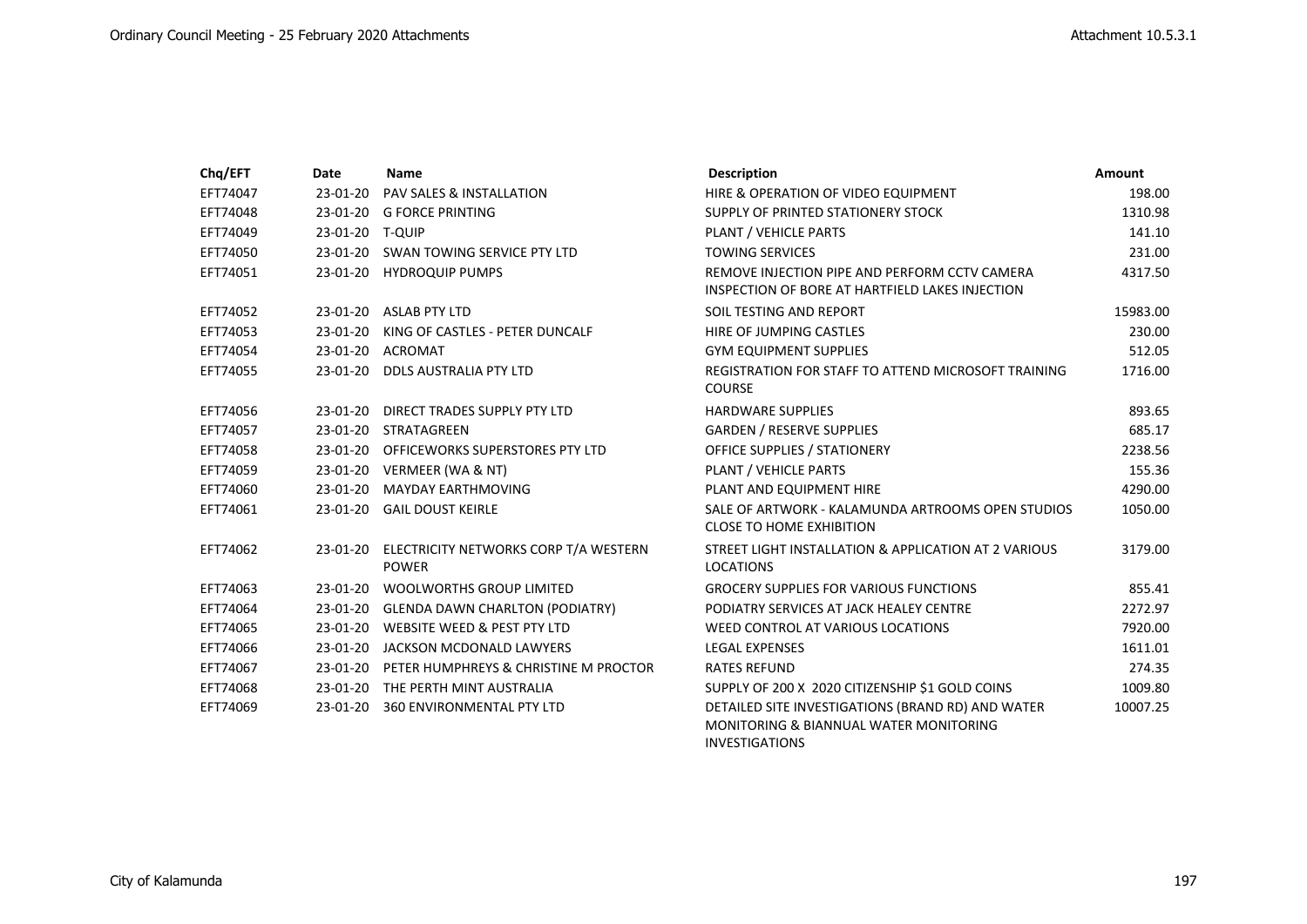| Chq/EFT  | Date       | <b>Name</b>                                                                            | <b>Description</b>                                                                                                                        | <b>Amount</b> |
|----------|------------|----------------------------------------------------------------------------------------|-------------------------------------------------------------------------------------------------------------------------------------------|---------------|
| EFT74070 | 23-01-20   | R & K HYDRAULIC SOLUTIONS PTY LTD T/A PIRTEK<br><b>WELSHPOOL</b>                       | PLANT / VEHICLE PARTS                                                                                                                     | 690.73        |
| EFT74071 | 23-01-20   | ECL GROUP (FUELQUIP AUSTRALIA)                                                         | BOWSER AND TRANSPONDER REPAIRS AT DEPOT                                                                                                   | 4257.00       |
| EFT74072 |            | 23-01-20 APOLLO FABRICATIONS                                                           | REPAIRS TO HOOK BIN AT THE WALLISTON TRANSFER STATION                                                                                     | 1639.00       |
| EFT74073 | $23-01-20$ | LOCHNESS LANDSCAPE SERVICES                                                            | <b>MOWING OF VARIOUS RESERVES</b>                                                                                                         | 26656.50      |
| EFT74074 | 23-01-20   | WEST COAST SHADE PTY LTD ATF THE WEST COAST<br><b>SHADE TRUST</b>                      | REPAIR SHADE SAILS AT JACARANDA SPRINGS & FLEMMING<br><b>RESERVE</b>                                                                      | 308.00        |
| EFT74075 | 23-01-20   | <b>BOWDEN TREE CONSULTANCY</b>                                                         | ARBORICULTURAL CONSULTANCY / ASSESSMENT                                                                                                   | 500.50        |
| EFT74076 | 23-01-20   | CONTRAFLOW                                                                             | TRAFFIC MANAGEMENT FOR VARIOUS LOCATIONS                                                                                                  | 24870.39      |
| EFT74077 | 23-01-20   | <b>KOTT GUNNING LAWYERS</b>                                                            | <b>LEGAL EXPENSES</b>                                                                                                                     | 946.33        |
| EFT74078 |            | 23-01-20 MAREE-PRIYA SARACIK                                                           | <b>KEY &amp; HALL BOND REFUND</b>                                                                                                         | 450.00        |
| EFT74079 |            | 23-01-20 3E CONSULTING ENGINEERS                                                       | ROADWAY LIGHTING UPGRDE PROJECT 2. - VARIOUS STREET<br>LIGHTING AUDIT - ELECTRICAL ENGINNERRING DESIGN &<br><b>DOCUMENTATION SERVICES</b> | 8415.00       |
| EFT74080 |            | 23-01-20 FUJI XEROX AUSTRALIA PTY LTD                                                  | PHOTOCOPYING CHARGES                                                                                                                      | 242.50        |
| EFT74081 |            | 23-01-20 ROBERT G WILLIS                                                               | ENGAGEMENT OF ACTING MANAGER OF ASSET DELIVERY<br>23/12/19 - 16/01/20                                                                     | 11550.00      |
| EFT74082 | 23-01-20   | SCHOLASTIC AUSTRALIA PTY LTD                                                           | <b>BOOKS FOR KALAMUNDA LIBRARY</b>                                                                                                        | 80.00         |
| EFT74083 | $23-01-20$ | INKMAN.COM.AU                                                                          | <b>BLACK HIGH YIELD TONER FOR PRINTER</b>                                                                                                 | 49.79         |
| EFT74084 |            | 23-01-20 AROUNDABOUT GARDENING SERVICES                                                | VERGE / GARDEN MAINTENANCE FOR VARIOUS LOCATIONS                                                                                          | 3168.00       |
| EFT74085 |            | 23-01-20 DEPARTMENT OF PLANNING, LANDS AND HERITAGE<br><b>OPERATING ACCOUNT (DAPS)</b> | DEPARTMENT OF PLANNING APPLICATION FEE                                                                                                    | 10486.00      |
| EFT74086 |            | 23-01-20 CITY OF SOUTH PERTH                                                           | CATERING COMPONENT OF JOINT RISK WORKSHOP -<br><b>EARTHQUAKE &amp; HEATWAVE</b>                                                           | 573.00        |
| EFT74087 | 23-01-20   | REMONDIS AUSTRALIA PTY LTD                                                             | COLLECTION AND RECYCLING OF CARDBOARD AT WALLISTON<br><b>TRANSFER STATION</b>                                                             | 3231.73       |
| EFT74088 |            | 23-01-20 ASPHALTECH PTY LTD                                                            | ROAD MATERIALS FOR VARIOUS LOCATIONS                                                                                                      | 265880.51     |
| EFT74089 |            | 23-01-20 SAFE T CARD AUSTRALIA PTY LTD                                                 | MONTHLY MONITORING CHARGES FOR GRAFFITI TEAM                                                                                              | 99.00         |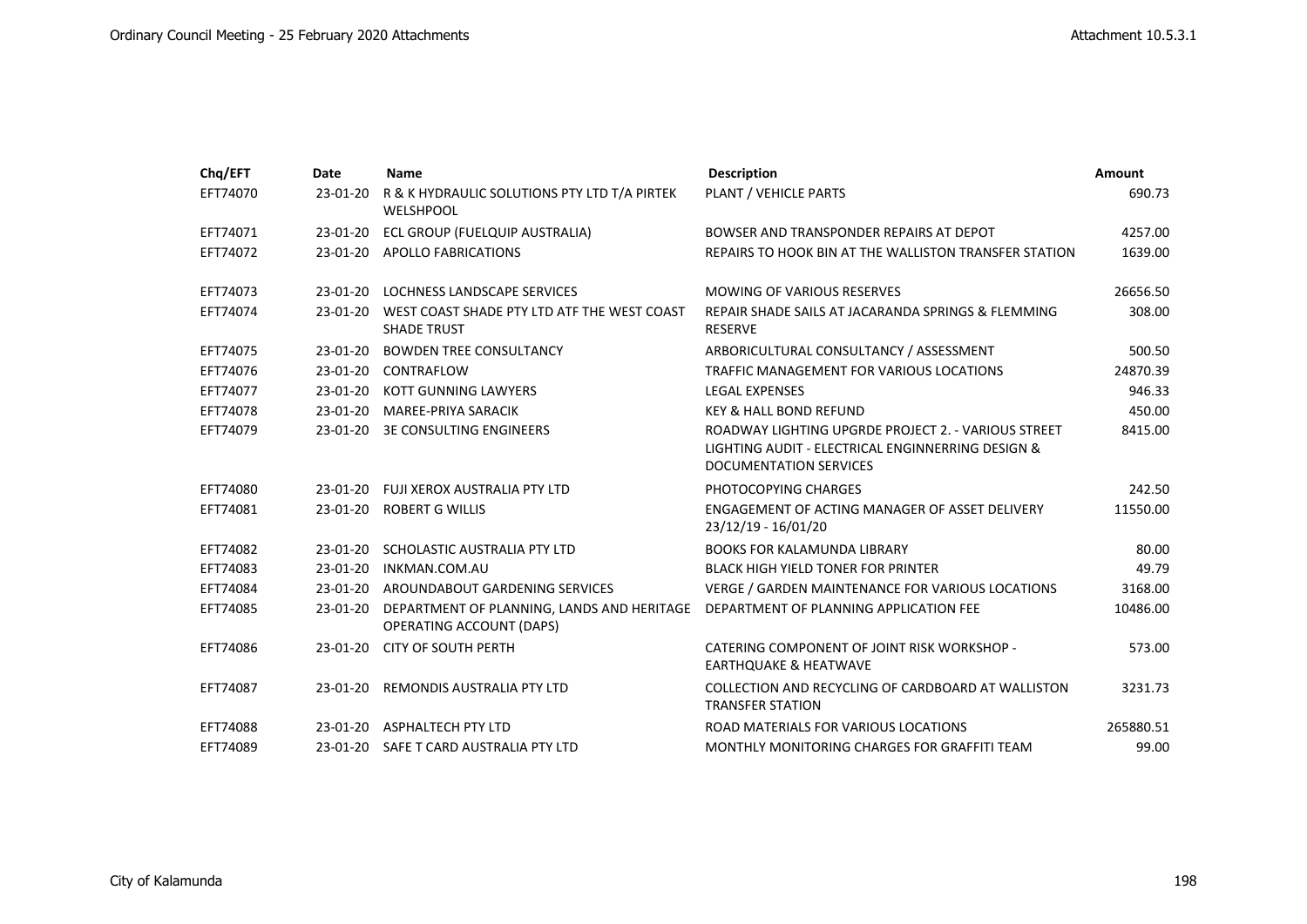| Chq/EFT  | Date       | <b>Name</b>                                             | <b>Description</b>                                                                                                                                                                                   | Amount    |
|----------|------------|---------------------------------------------------------|------------------------------------------------------------------------------------------------------------------------------------------------------------------------------------------------------|-----------|
| EFT74090 | 23-01-20   | <b>FOXTEL</b>                                           | <b>MONTHLY SUBSCRIPTION FEE</b>                                                                                                                                                                      | 210.00    |
| EFT74091 | 23-01-20   | PERTH BRAKE PARTS                                       | PLANT / VEHICLE PARTS                                                                                                                                                                                | 146.00    |
| EFT74092 | 23-01-20   | KALAMUNDA ELECTRICS                                     | ELECTRICAL REPAIRS / MAINTENANCE FOR VARIOUS<br><b>LOCATIONS</b>                                                                                                                                     | 49177.87  |
| EFT74093 |            | 23-01-20 DATATEL COMMUNICATIONS PTY LTD T/A ETTIS       | ANNUAL TAGGING AND TESTING OF ELECTIRICAL APPLIANCES                                                                                                                                                 | 4836.50   |
| EFT74094 | 23-01-20   | <b>JB HI-FI COMMERCIAL</b>                              | VARIOUS ELECTRICAL / COMPUTER / ACCESSORY SUPPLIES                                                                                                                                                   | 412.00    |
| EFT74095 |            | 23-01-20 HAS EARTHMOVING                                | FORRESTFIELD INDUSTRIAL AREA INTERSECTION UPGRADES &<br>MUNDARING WEIR ROAD WIDENING PROJECT                                                                                                         | 261779.76 |
| EFT74096 |            | 23-01-20 JTAGZ PTY LTD                                  | 2020 TAGS FOR DOGS AND CATS                                                                                                                                                                          | 165.00    |
| EFT74097 |            | 23-01-20 NATURAL AREA MANAGEMENT & SERVICES             | WEED CONTROL TO VARIOUS LOCATIONS - CONSULTANCY TO<br>PROVIDE DIEBACK ASSESSMENT AND LEVEL 1 FLORA AND<br>FAUNA ASSESSMENTS ON THE KALAMUNDA TO PICKERING<br><b>BROOK TRAILS LOOP IMPLEMENTATION</b> | 33090.75  |
| EFT74098 |            | 23-01-20 A1 TROJAN PEST CONTROL                         | PEST CONTROL SERVICES FOR VARIOUS LOCATIONS                                                                                                                                                          | 398.00    |
| EFT74099 |            | 23-01-20 SPARKS REFRIGERATION AND AIRCONDITIONING       | FRIDGE AND AIRCONDITIONER DEGASSING - WALLISTON<br><b>TRANSFER STATION</b>                                                                                                                           | 2234.65   |
| EFT74100 | 23-01-20   | <b>URBIS PTY LTD</b>                                    | CAMBRIDGE RESERVE CONCEPT PLAN DESIGN                                                                                                                                                                | 1974.92   |
| EFT74101 |            | 23-01-20 TALIS CONSULTANTS PTY LTD ATF TALIS UNIT TRUST | CONSULTATION FEES FOR PREPARATION OF LICENCE<br>APPLICATION AT WALLISTON TRANSFER STATION                                                                                                            | 330.00    |
| EFT74102 |            | 23-01-20 STAN THE TYRE MAN (STAN'S TYRE SERVICE WA)     | PLANT / VEHICLE PARTS                                                                                                                                                                                | 2607.00   |
| EFT74103 |            | 23-01-20 SUEZ RECYCLING & RECOVERY (PERTH) PTY LTD      | <b>BULK BIN SERVICES FOR GREEN AND MIXED WASTE</b><br><b>COLLECTIONS AND DISPOSAL</b>                                                                                                                | 1323.43   |
| EFT74104 |            | 23-01-20 ZIRCODATA PTY LTD                              | MONTHLY OFFSITE STORAGE FEES                                                                                                                                                                         | 611.44    |
| EFT74105 | 23-01-20   | DAYTONE PRINTING PTY LTD                                | PRINTING OF BROCHURES / INVITES FOR VARIOUS LOCATIONS                                                                                                                                                | 261.80    |
| EFT74106 |            | 23-01-20 ALLPET PRODUCTS                                | VARIOUS SUPPLIES FOR ANIMAL POUND                                                                                                                                                                    | 173.14    |
| EFT74107 | $23-01-20$ | <b>MARGARET THORNTON</b>                                | SALE OF ARTWORK - KALAMUNDA ARTROOMS OPEN STUDIOS<br><b>CLOSE TO HOME EXHIBITION</b>                                                                                                                 | 210.00    |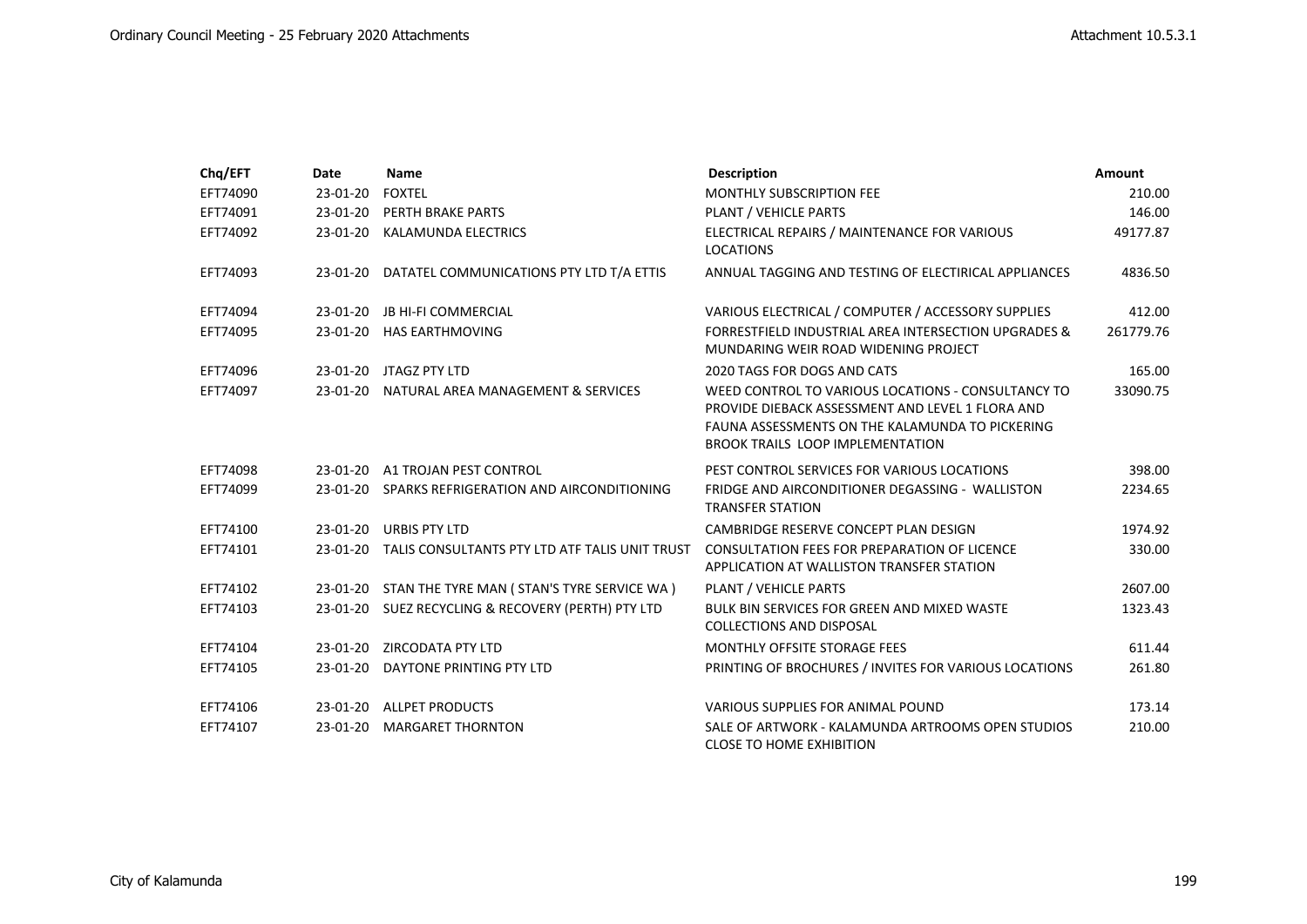| Chq/EFT  | Date     | <b>Name</b>                                            | <b>Description</b>                                                                                                                    | <b>Amount</b> |
|----------|----------|--------------------------------------------------------|---------------------------------------------------------------------------------------------------------------------------------------|---------------|
| EFT74108 |          | 23-01-20 THE LUCKY CHARM                               | NEWSPAPERS / MAGAZINES SUPPLIES FOR VARIOUS<br><b>LOCATIONS</b>                                                                       | 65.98         |
| EFT74109 |          | 23-01-20 SEATADVISOR PTY LTD                           | MONTHLY TICKET SALES FEES                                                                                                             | 127.16        |
| EFT74110 |          | 23-01-20 SEA CONTAINERS WA PTY LTD                     | SUPPLY OF SEA CONTAINER FOR OPERATIONS CENTRE                                                                                         | 4328.50       |
| EFT74111 |          | 23-01-20 A TEAM PRINTING                               | PRINTING OF SEASON 1 2020 SHOW BOOKLET                                                                                                | 1392.60       |
| EFT74112 |          | 23-01-20 CREATIVE DESIGN & PLANNING                    | PART PAYMENT - HEIDELBERG PARK CONCEPT PLAN REVIEW                                                                                    | 14663.00      |
| EFT74113 |          | 23-01-20 SECURE PAY                                    | <b>TICKET TRANSACTION FEES</b>                                                                                                        | 7.66          |
| EFT74114 |          | 23-01-20 SAPIO PTY LTD                                 | SECURITY MONITORING, EQUIPMENT AND REPAIRS TO<br><b>VARIOUS LOCATIONS</b>                                                             | 932.37        |
| EFT74115 |          | 23-01-20 NATURE CALLS 1 PTY LTD                        | TOILET HIRE FOR 2020 SUMMER SERIES & FORRESTFIELD<br><b>CHRISTMAS FESTIVAL EVENT</b>                                                  | 1575.00       |
| EFT74116 | 23-01-20 | INSTANT WASTE MANAGEMENT                               | WASTE TRANSPORTATION SERVICES, HOOK LIFT BINS -<br><b>WALLISTON TRANSFER STATION</b>                                                  | 10890.00      |
| EFT74117 |          | 23-01-20 ACADEMY OF DANCE AND ELEGANCE                 | <b>HALL BOND REFUND</b>                                                                                                               | 400.00        |
| EFT74118 | 23-01-20 | <b>MARKET CREATIONS</b>                                | MARKETING & TECHNOLOGY SERVICE FEES & MONTHLY<br><b>CLOUD HOSTING SERVICES</b>                                                        | 28133.67      |
| EFT74119 |          | 23-01-20 FREEDOM FAIRIES PTY LTD                       | <b>ENTERTAINERS FOR THE SUMMER SERIES 2020</b>                                                                                        | 583.00        |
| EFT74120 |          | 23-01-20 LE GROVE LANDSCAPING PTY LTD (IN LIQUIDATION) | RETENTION MONIES - GRASS HOCKEY FIELDS HARTFIELD PARK                                                                                 | 23671.29      |
| EFT74121 |          | 23-01-20 ALLCREDIT PTY LTD                             | STAFF CONTRIBUTIONS TO NOVATED / OPERATING LEASES                                                                                     | 490.00        |
| EFT74122 | 23-01-20 | KERB DIRECT KERBING PTY LTD                            | TO SUPPLY AND LAY EXTRUDED CONCRETE KERB AT PICKERING<br><b>BROOK ROAD</b>                                                            | 3059.18       |
| EFT74123 |          | 23-01-20 HAYLEY ANSCHUTZ                               | ASSISTANCE WITH INSTALLATION OF 'OGEN - WINDOW TO<br>THE WORLD' AND THE OPENING OF OPEN STUDIOS ' CLOSE TO<br><b>HOME' EXHIBITION</b> | 800.00        |
| EFT74124 |          | 23-01-20 ENTIRE FIRE MANAGEMENT                        | FIREBREAK MAINTENANCE AT VARIOUS LOCATIONS                                                                                            | 24149.56      |
| EFT74125 | 23-01-20 | <b>DNX ENERGY</b>                                      | CARRY OUT MAINTENANCE TO SOLAR SYSTEMS AT RAY OWEN<br><b>SPORTS STADIUM</b>                                                           | 198.00        |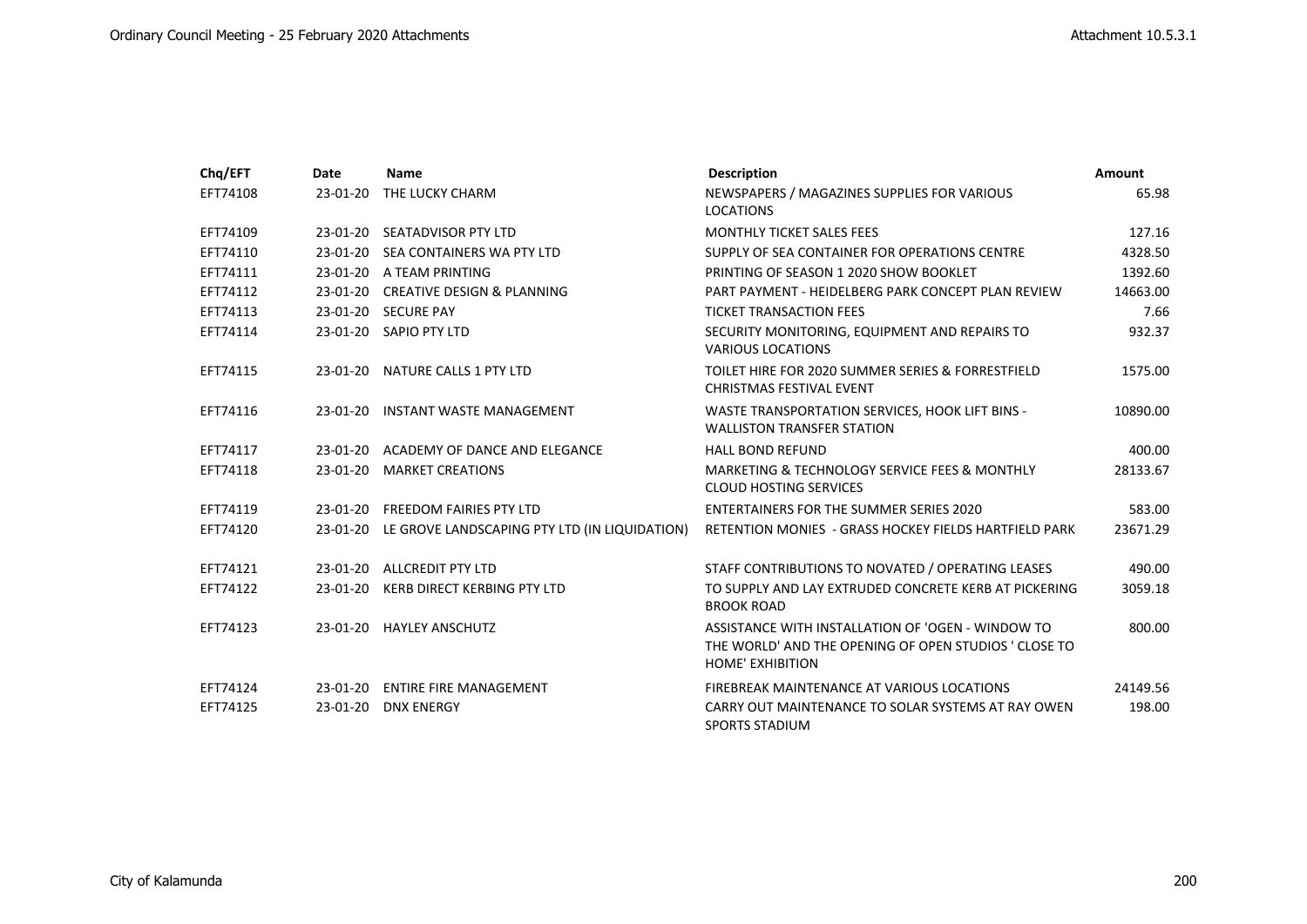| Chq/EFT  | Date       | Name                                                          | <b>Description</b>                                                                                   | Amount   |
|----------|------------|---------------------------------------------------------------|------------------------------------------------------------------------------------------------------|----------|
| EFT74126 | 23-01-20   | DOWSING GROUP PTY LTD                                         | SUPPLY AND LAY CONCRETE PATHWAYS, MAINTENANCE AND<br>MISC. WORKS AS DIRECTED                         | 16987.76 |
| EFT74127 | 23-01-20   | <b>EMILY O'SULLIVAN</b>                                       | <b>DOG STERILIZATION REFUND</b>                                                                      | 100.00   |
| EFT74128 |            | 23-01-20 WESTERN TREE RECYCLERS                               | <b>GREEN WASTE PROCESSING SERVICES AT WALLISTON</b><br><b>TRANSFER STATION</b>                       | 13688.84 |
| EFT74129 | 23-01-20   | <b>CORSIGN WA PTY LTD</b>                                     | SUPPLIES OF SIGNAGE AND RELATED EQUIPMENT                                                            | 804.10   |
| EFT74130 |            | 23-01-20 MANAGED RECHARGE                                     | CONDUCT GROUNDWATER MONITORING AT HARTFIELD PARK                                                     | 3472.92  |
| EFT74131 | 23-01-20   | <b>MAPDATA SERVICES PTY LTD</b>                               | FME DESKTOP DATABASE MNT - MAINTENANCE PERIOD:<br>01/04/2020 TO 31/03/2021                           | 2200.00  |
| EFT74132 |            | 23-01-20 OMNIFIC ENTERPRISES P/L T/AS OCP SALES               | RADIO & TELECOMMUNICATION SUPPLIES / MAINTENANCE OF<br><b>EQUIPMENT</b>                              | 271.97   |
| EFT74133 | 23-01-20   | URBAQUA LTD                                                   | <b>CAMBRIDGE RESERVE LWMS REPORT</b>                                                                 | 3080.00  |
| EFT74134 | 23-01-20   | <b>MASTEC AUSTRALIA ATF WRSTRUST</b>                          | SUPPLY MINI PROMOTIONAL BINS WITH THE NEW CITY OF<br>KALAMUNDA LOGO HOT STAMPED                      | 3207.60  |
| EFT74135 | 23-01-20   | HORIZON WEST LANDSCAPE & IRRIGATION PTY LTD                   | BIBBLUMUM TRACK MAINTENANCE WORKS & FORTNIGHTLY<br>WATERING/MAINTENANCE SERVICES @ VARIOUS LOCATIONS | 2101.00  |
| EFT74136 | 23-01-20   | <b>HIRE SOCIETY</b>                                           | HIRE ITEMS FOR CATERING SERVICES                                                                     | 556.74   |
| EFT74137 | $23-01-20$ | <b>LEIGHTON O'BRIEN</b>                                       | STANDARD TANK TESTING AT OPS CENTRE                                                                  | 5018.75  |
| EFT74138 |            | 23-01-20 JBS&G AUSTRALIA PTY LTD                              | <b>BRAND RD LANDFILL AUDIT</b>                                                                       | 495.00   |
| EFT74139 | 23-01-20   | <b>GYMMASTER SOFTWARE - TRESHNA ENTERPRISES</b><br><b>LTD</b> | HIGH WYCOMBE STUDIO PACKAGE FOR THE 24/7 GYM<br><b>MONTHLY CHARGE.</b>                               | 80.00    |
| EFT74140 | 23-01-20   | BUZZ ENTERPRISES PTY LTD T/A SIFTING SANDS                    | LIGHT MAINTENANCE TO VARIOUS PLAYGROUNDS                                                             | 3520.00  |
| EFT74141 | 23-01-20   | <b>HEWSHOTT INTERNATIONAL</b>                                 | <b>GENERATE BRIEFING DOCUMENT FOR AUDIO VISUAL WORKS</b><br>IN THE CHAMBERS                          | 3168.00  |
| EFT74142 | 23-01-20   | <b>DONEGAN ENTERPRISES</b>                                    | REPAIR AND REFURBISH 3 MALL SEATS                                                                    | 7260.00  |
| EFT74143 | 23-01-20   | AARTHI RAJU                                                   | <b>HOLIDAY PROGRAM REFUND</b>                                                                        | 20.75    |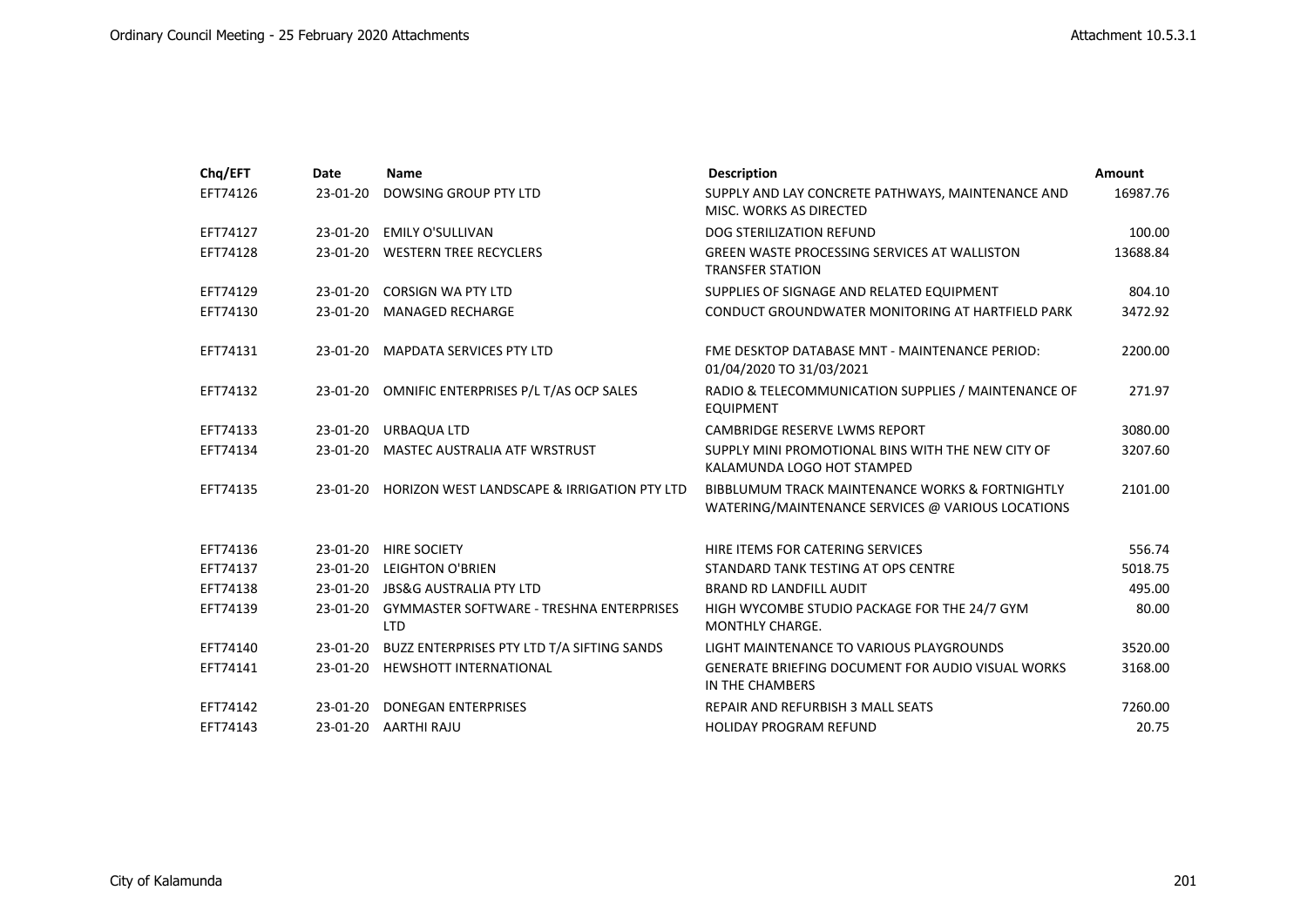| Chq/EFT  | <b>Date</b>     | <b>Name</b>                                                     | <b>Description</b>                                                                                                                                                                        | Amount   |
|----------|-----------------|-----------------------------------------------------------------|-------------------------------------------------------------------------------------------------------------------------------------------------------------------------------------------|----------|
| EFT74144 | 23-01-20        | ORACLE CUSTOMER MANAGEMENT SOLUTIONS<br>PTY LTD T/AS ORACLE CMS | ORACLE AFTER HOURS SERVICES                                                                                                                                                               | 1875.89  |
| EFT74145 | $23-01-20$      | TREE WATERING SERVICES                                          | STREET TREE WATERING SERVICES AT VARIOUS LOCATIONS<br>FOR DECEMBER 2019                                                                                                                   | 12241.00 |
| EFT74146 |                 | 23-01-20 ASPIRE PERFORMANCE TRAINING                            | TRAINING FOR VARIOUS LOCATIONS - 'MANAGING STRESS &<br><b>BUILDING RESISTANCE' &amp; 'LEARNING SUPPORT &amp; COACHING</b><br>MANAGERS' & 'IT, RECORDS MANAGEMENT & CORPORATE<br>SERVICES' | 8140.00  |
| EFT74147 |                 | 23-01-20 PROTEK 247 BUILDING                                    | TILE ROOF RESTORATION WORKS AT FORRESTFIELD LIBRARY                                                                                                                                       | 7147.80  |
| EFT74148 |                 | 23-01-20 ACTION GLASS & ALUMINIUM                               | INSURANCE CLAIM - ADMINISTRATION BUILDING WINDOWS (<br>GRAFFITI ) - WINDOW REPLACEMENT                                                                                                    | 10235.01 |
| EFT74149 |                 | 23-01-20 BENERIN (2004) PTY LTD                                 | SUPPLY AND INSTALL NEW GLASS PANEL AT BUS STOP                                                                                                                                            | 297.00   |
| EFT74150 | 23-01-20 ISOBAR |                                                                 | FOR WORK COMPLETED UNDER THE SERVICE LEVEL<br>AGREEMENT FOR QUARTER 4, 2019 (OCT-DEC)                                                                                                     | 6600.00  |
| EFT74151 |                 | 23-01-20 MYANMAR BAPTIST CHURCH (MBC)                           | <b>KEY &amp; HALL BOND REFUND</b>                                                                                                                                                         | 450.00   |
| EFT74152 |                 | 23-01-20 GREG J PARSONS - GREG'S CINEMAS                        | HIRE OF SCREEN, PROJECTOR, POPCORN MAKING EQUIPMENT<br>& SERVES X 100 - SCREENING 10/01/20 FOR MOVIE EVENT                                                                                | 1352.00  |
| EFT74153 | 23-01-20        | KINGMILL PTY LTD T/A THRIFTY CAR RENTAL                         | RENTAL FEES FOR 3 VEHICLES CAS/ FIRE INSPECTORS PERIOD<br>24/11/19 - 24/12/19                                                                                                             | 6266.70  |
| EFT74154 |                 | 23-01-20 TYRE STORAGE AND RECOVERY WA (TSR WA)                  | COLLECTION AND RECYCLING OF TYRES FROM WALLISTON<br><b>TRANSFER STATION</b>                                                                                                               | 464.66   |
| EFT74155 |                 | 23-01-20 GLOBE AUSTRALIA PTY LTD                                | TURF MAINTENANCE SERVICES AT VARIOUS RESERVES                                                                                                                                             | 31810.90 |
| EFT74156 |                 | 23-01-20 GLEN FLOOD GROUP PTY LTD T/A GFG TEMP ASSIST           | LABOUR HIRE & HAYNES STREET STREETSCAPE DESIGN &<br>WOODLUPINE BROOK CONCEPT & STIRK PARK PLAYGROUND<br><b>DESIGN</b>                                                                     | 8160.69  |
| EFT74157 |                 | 23-01-20 HILLS MOTO & MOWERS WA                                 | PLANT / VEHICLE PARTS                                                                                                                                                                     | 105.05   |
| EFT74158 |                 | 23-01-20 SPECIALTY TIMBER FLOORING WA                           | SAND AND SEAL TIMBER FLOORS FOR CYRIL RD HALL &<br><b>FORRESTFIELD HALL</b>                                                                                                               | 6769.40  |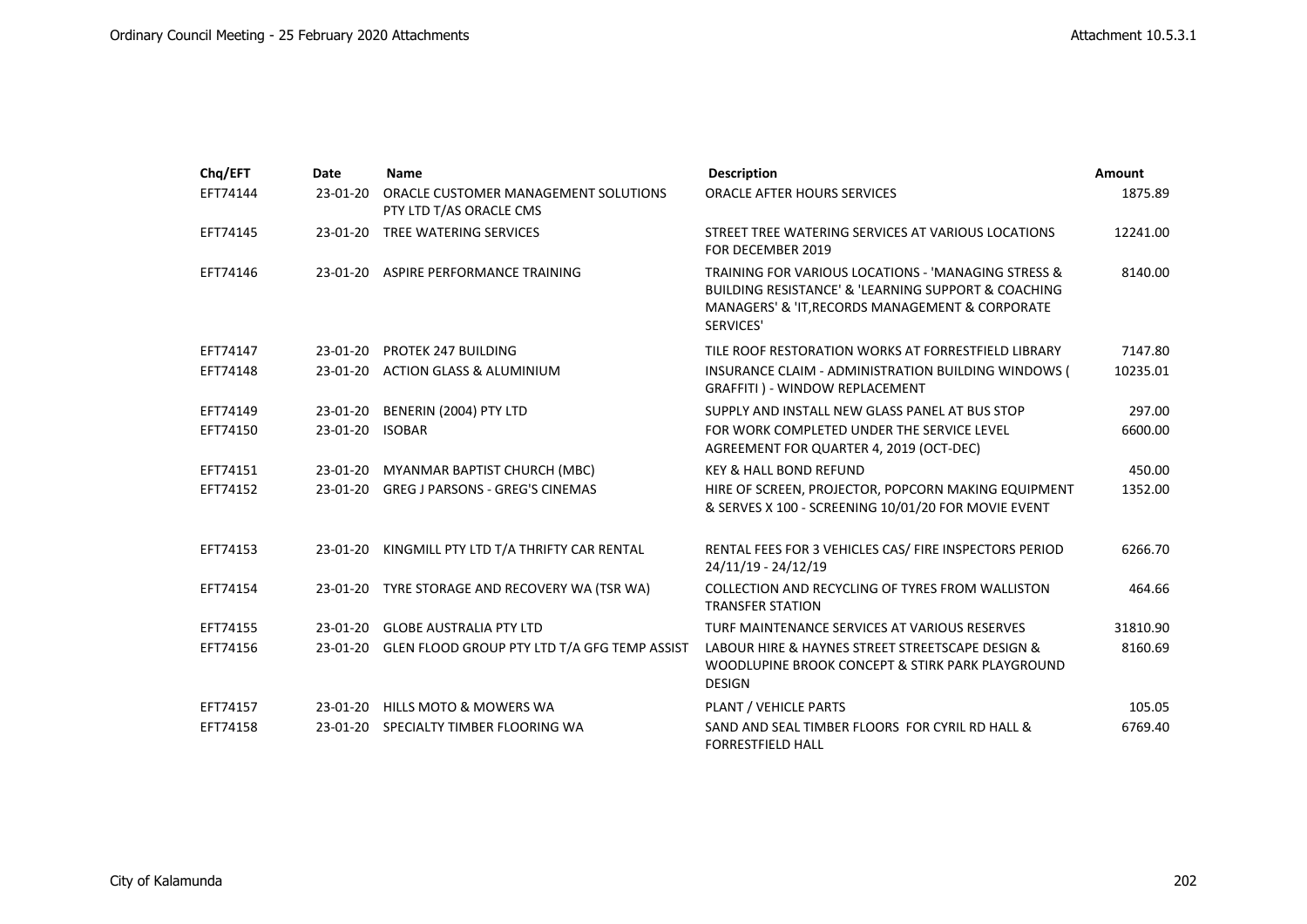| Chq/EFT   | <b>Date</b> | <b>Name</b>                                                     | <b>Description</b>                                                                                                                   | <b>Amount</b> |
|-----------|-------------|-----------------------------------------------------------------|--------------------------------------------------------------------------------------------------------------------------------------|---------------|
| EFT74159  | 23-01-20    | GLEN FLOOD GROUP PTY LTD T/A GFG CONSULTING                     | <b>FACILITATION AND CONSULTANCY SERVICES FOR</b><br>PREPARATION OF A MAINTENANCE PLAN FOR<br>INFRASTRUCTURE AND BUILDING MAINTENANCE | 2733.06       |
| EFT74160  |             | 23-01-20 PUMA ENERGY (AUSTRALIA) FUELS PTY LTD                  | <b>DIESEL FUEL SUPPLIES</b>                                                                                                          | 27371.30      |
| EFT74161  |             | 23-01-20 AUSSIE BROADBAND ENTERPRISE PTY LTD                    | AUSSIE BROADBAND SERVICES FOR HIGH WYCOMBE LIBRARY -<br>PERIOD 21/12/19 - 20/01/20                                                   | 109.00        |
| EFT74162  |             | 23-01-20 TM TYPOGRAPHICS                                        | PRINTING OF THE WALK TRAIL BROCHURES FOR THE HISTORY<br><b>VILLAGE</b>                                                               | 1086.80       |
| EFT74163  | 23-01-20    | TRANSPONDER TECHNOLOGIES                                        | TWEB ANNUAL SUBSCRIPTION FEES 1/12/19 - 30/06/20                                                                                     | 962.50        |
| EFT74164  | 23-01-20    | <b>ROBERTS DAY</b>                                              | PROFESSIONAL SERVICES - WATTLE GROVE SOUTH CONCEPT<br>PLANNING AND COMMUNITY ENGAGEMENT                                              | 8555.80       |
| EFT74165  | 23-01-20    | <b>MATT CAL MUSIC</b>                                           | THANK A VOLUNTEER DAY PERFORMANCE AT STIRK PARK                                                                                      | 500.00        |
| EFT74166  | $23-01-20$  | PROJECT ELECTRONICS WA PTY LTD                                  | PLC LOG TRANSFER AT THE MAR HARTFIELD PARK                                                                                           | 480.00        |
| EFT74167  | 23-01-20    | <b>HEALEY ENGINEERING PTY LTD</b>                               | REVIEW AND DISCUSS ISSUES WITH AIRCONDITIONING IN THE<br>ADMIN BUILDING AND OPERATION BUILDING                                       | 630.00        |
| EFT74168  | 23-01-20    | <b>EMMA VINKOVIC</b>                                            | SALE OF ARTWORK - KALAMUNDA ARTROOMS OPEN STUDIOS<br><b>CLOSE TO HOME EXHIBITION</b>                                                 | 171.50        |
| EFT74169  | 23-01-20    | SKILLS 2 TALK SPEECH PATHOLOGY                                  | <b>HALL BOND REFUND</b>                                                                                                              | 200.00        |
| DD42880.1 |             | 07-01-20 WA LOCAL GOVERNMENT SUPERANNUATION PLAN                | SUPERANNUATION CONTRIBUTIONS                                                                                                         | 109383.34     |
| DD42880.2 | $07-01-20$  | <b>MARITIME SUPER</b>                                           | SUPERANNUATION CONTRIBUTIONS                                                                                                         | 180.85        |
| DD42880.3 | $07-01-20$  | <b>HOSTPLUS PTY LTD</b>                                         | SUPERANNUATION CONTRIBUTIONS                                                                                                         | 1013.74       |
| DD42880.4 | $07-01-20$  | ANZ SMART CHOICE SUPER                                          | SUPERANNUATION CONTRIBUTIONS                                                                                                         | 262.43        |
| DD42880.5 | $07-01-20$  | AUSTRALIAN CATHOLIC SUPERANNUATION &<br>RETIREMENT FUND (ACSRF) | SUPERANNUATION CONTRIBUTIONS                                                                                                         | 275.97        |
| DD42880.6 | $07-01-20$  | BURDON GROUP PTY LTD ATF M G BURDON SMSF                        | SUPERANNUATION CONTRIBUTIONS                                                                                                         | 139.11        |
| DD42880.7 | 07-01-20    | <b>ONEPATH MASTERFUND</b>                                       | SUPERANNUATION CONTRIBUTIONS                                                                                                         | 74.11         |
| DD42880.8 | $07-01-20$  | THE TRUSTEE FOR DK ALWAYS SUPERANNUATION<br><b>FUND</b>         | SUPERANNUATION CONTRIBUTIONS                                                                                                         | 505.53        |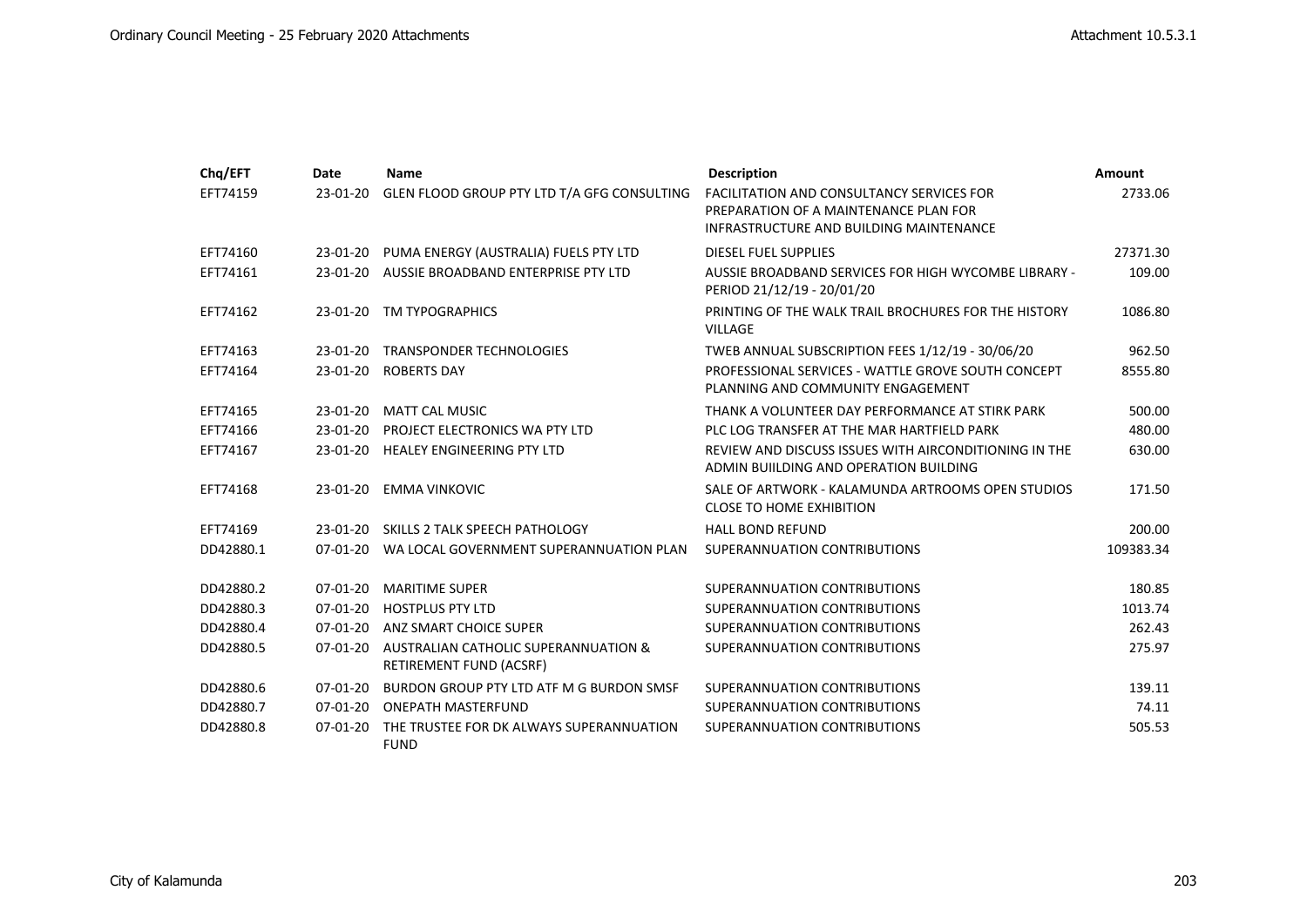| Chq/EFT    | Date           | <b>Name</b>                              | <b>Description</b>           | <b>Amount</b> |
|------------|----------------|------------------------------------------|------------------------------|---------------|
| DD42880.9  | $07 - 01 - 20$ | STATEWIDE SUPERANNUATION TRUST           | SUPERANNUATION CONTRIBUTIONS | 521.45        |
| DD42880.10 | $07-01-20$     | <b>BWMT SUPERANNUATION FUND</b>          | SUPERANNUATION CONTRIBUTIONS | 261.87        |
| DD42880.11 | $07 - 01 - 20$ | <b>BT SUPER FOR LIFE</b>                 | SUPERANNUATION CONTRIBUTIONS | 148.40        |
| DD42880.12 | $07 - 01 - 20$ | <b>REST SUPERANNUATION</b>               | SUPERANNUATION CONTRIBUTIONS | 2090.60       |
| DD42880.13 | $07 - 01 - 20$ | <b>HESTA SUPER FUND</b>                  | SUPERANNUATION CONTRIBUTIONS | 93.52         |
| DD42880.14 | $07 - 01 - 20$ | <b>COLONIAL 1ST STATE SUPERANNUATION</b> | SUPERANNUATION CONTRIBUTIONS | 704.88        |
| DD42880.15 | $07-01-20$     | <b>AUSTRALIAN SUPERANNUATION</b>         | SUPERANNUATION CONTRIBUTIONS | 6463.96       |
| DD42880.16 | 07-01-20       | SUNSUPER PTY LTD                         | SUPERANNUATION CONTRIBUTIONS | 516.73        |
| DD42880.17 | $07 - 01 - 20$ | AMPLIFE LIMITED                          | SUPERANNUATION CONTRIBUTIONS | 1117.88       |
| DD42880.18 | $07 - 01 - 20$ | AMP SUPER LEADER                         | SUPERANNUATION CONTRIBUTIONS | 127.58        |
| DD42880.19 | $07 - 01 - 20$ | <b>MERCER SUPER TRUST</b>                | SUPERANNUATION CONTRIBUTION  | 628.92        |
| DD42880.20 | 07-01-20       | <b>UNISUPER</b>                          | SUPERANNUATION CONTRIBUTIONS | 47.91         |
| DD42887.1  | 07-01-20       | WA LOCAL GOVERNMENT SUPERANNUATION PLAN  | SUPERANNUATION CONTRIBUTIONS | 33.12         |
|            |                |                                          |                              |               |
| DD42887.2  | 09-01-20       | WA LOCAL GOVERNMENT SUPERANNUATION PLAN  | SUPERANNUATION CONTRIBUTIONS | 11.42         |
|            |                |                                          |                              |               |
| DD42898.1  | 07-01-20       | <b>HOSTPLUS PTY LTD</b>                  | SUPERANNUATION CONTRIBUTIONS | 136.68        |
| DD42977.1  | 21-01-20       | WA LOCAL GOVERNMENT SUPERANNUATION PLAN  | SUPERANNUATION CONTRIBUTIONS | 97177.31      |
|            |                |                                          |                              |               |
| DD42977.2  | $21 - 01 - 20$ | NETWEALTH SUPERANNUATION MASTER FUND     | SUPERANNUATION CONTRIBUTIONS | 121.45        |
| DD42977.3  | $21 - 01 - 20$ | <b>MARITIME SUPER</b>                    | SUPERANNUATION CONTRIBUTIONS | 257.49        |
| DD42977.4  | $21 - 01 - 20$ | MLC MASTERKEY SUPER GOLD STAR VERSION    | SUPERANNUATION CONTRIBUTIONS | 168.46        |
|            |                | <b>ACCOUNT</b>                           |                              |               |
| DD42977.5  | 21-01-20       | <b>HOSTPLUS PTY LTD</b>                  | SUPERANNUATION CONTRIBUTIONS | 840.25        |
| DD42977.6  | 21-01-20       | AUSTRALIAN CATHOLIC SUPERANNUATION &     | SUPERANNUATION CONTRIBUTIONS | 360.17        |
|            |                | RETIREMENT FUND (ACSRF)                  |                              |               |
| DD42977.7  | $21 - 01 - 20$ | <b>AMP SUPER</b>                         | SUPERANNUATION CONTRIBUTIONS | 48.89         |
| DD42977.8  | 21-01-20       | <b>ONEPATH MASTERFUND</b>                | SUPERANNUATION CONTRIBUTIONS | 61.76         |